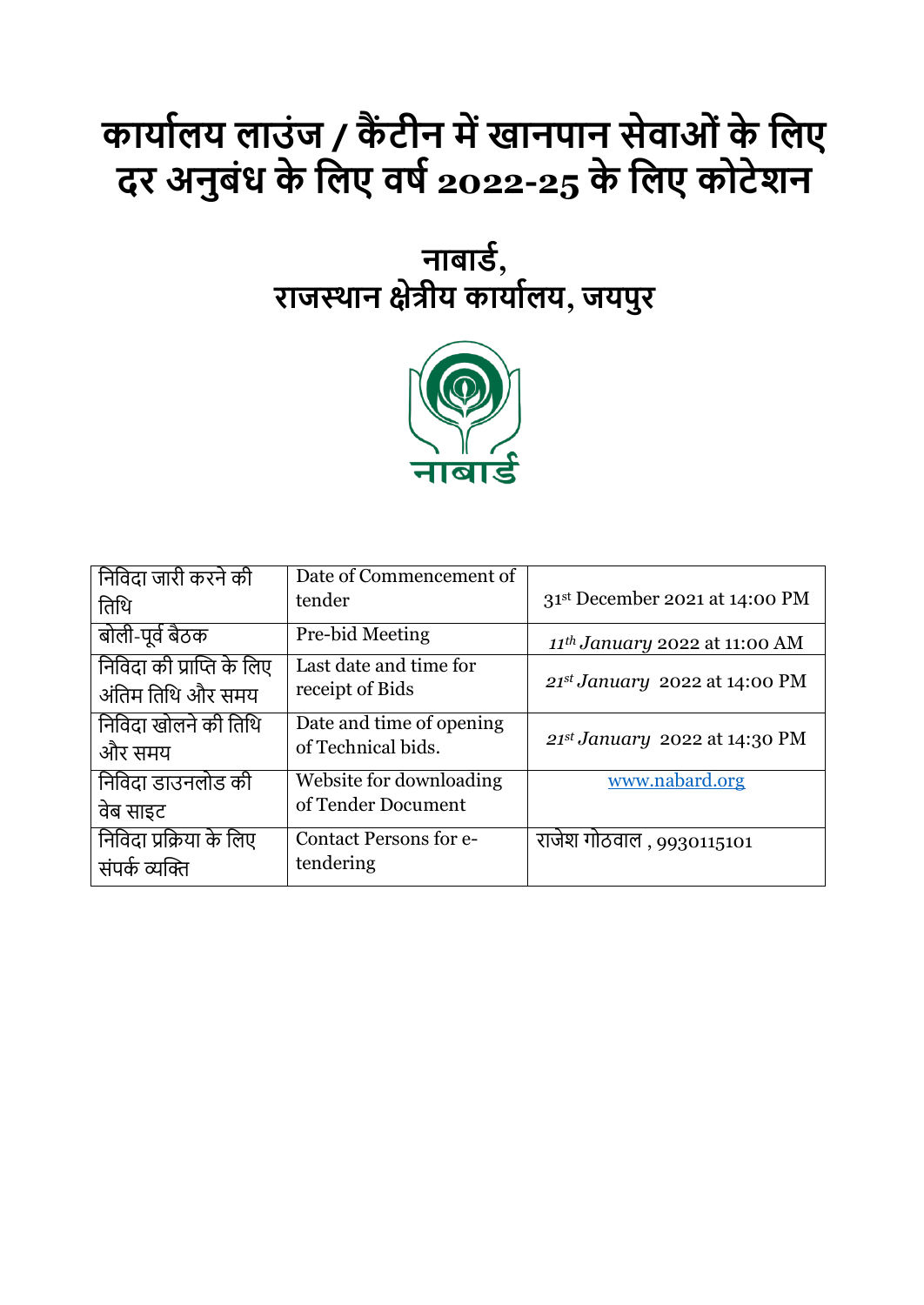## **नाबार्ा, राजस्थान क्षेत्रीर् कार्ाालर् में कार्ाालर् लाउंज / कैं टीन में खानपान सेवाओं के ललए दर अनुबंध के ललए वर्ा 2022-25 के ललए कोटेशन लनलवदा – 01 अप्रैल 2022 से 31 माचा 2025 अवलध के ललए**

राष्ट्रीय कृषि और ग्रामीण विकास बैंक, राजस्थान क्षेत्रीय कार्यालय, जयपुर निविदा दस्तावेज़ में उल्लिखित नियमों और शर्तों के अनसार कार्यालय लाउंज / कैंटीन में खानपान सेवाओं के लिए दर अनबंध के लिए वर्ष 2022-25 के लिए कोटेशन के नलए पात्र निनिदाकिावओं से मुहरबंद निनिदाएं आमंनत्रि करिा है |

| निविदा जारी करने की                            | Date of Commencement of                        |                                            |
|------------------------------------------------|------------------------------------------------|--------------------------------------------|
| तिथि                                           | tender                                         | 31 <sup>st</sup> December 2021 at 14:00 PM |
| बोली-पूर्व बैठक                                | Pre-bid Meeting                                | 11th January 2022 at 11:00 AM              |
| निविदा की प्राप्ति के लिए<br>अंतिम तिथि और समय | Last date and time for<br>receipt of Bids      | 21st January 2022 at 14:00 PM              |
| निविदा खोलने की तिथि<br>और समय                 | Date and time of opening<br>of Technical bids. | 21st January 2022 at 14:30 PM              |
| निविदा डाउनलोड की                              | Website for downloading                        | www.nabard.org                             |
| वेब साइट                                       | of Tender Document                             |                                            |
| निविदा प्रक्रिया के लिए<br>संपर्क व्यक्ति      | <b>Contact Persons for e-</b><br>tendering     | राजेश गोठवाल, 9930115101                   |

यह निविदा [www.nabard.org](http://www.nabard.org/) से मुफ्त मे डाउनलोड की जा सकती हैं।

नाबार्ड के पास निविदा में उल्लिखित तारीखों को बदलने का अधिकार सरक्षित है. जो कि उपरोक्त वेबसाइट पर, शुद्धिपत्र (corrigendum) के रूप में प्रदर्शित किए जाएंगे।

कृपया ध्यान दें कि वांछित सभी जानकारी, निविदाकर्ता द्वारा निर्दिष्ट् स्वरूपों में प्रदान करने की आवश्यकता है। निविदाकर्ता, निविदा की तैयारी और प्रस्तुत करने से संबंधित सभी लागतों को वहन करेगा । निविदा का परिणाम जो भी हो. किसी भी स्थिति में नाबार्ड किसी भी तरह के लागतों के लिए जिम्मेदार या उत्तरदायी नहीं होगा ।

निविदा प्रस्ताव प्रस्तुत करने के लिए तकनीकी विनिर्देश (Technical Specifications), नियम और शर्तें (Terms and Conditions), परिवर्तन प्रारूप और प्रोफार्मा आदि निविदा दस्तावेज और उसके परिशिष्ट / विवरण में वर्णित हैं।

निविदा प्रस्ताव को उन निविदाकारों या उनके प्रतिनिधियों की उपस्थिति में खोला जाएगा जो उपर्युक्त निर्दिष्ट समय पर निविदा खोलने के लिए उपस्थित होना चाहते हैं।

भवदीय

-हस्ता- **(मनोज कु मार) सहार्क महा प्रबन्धक**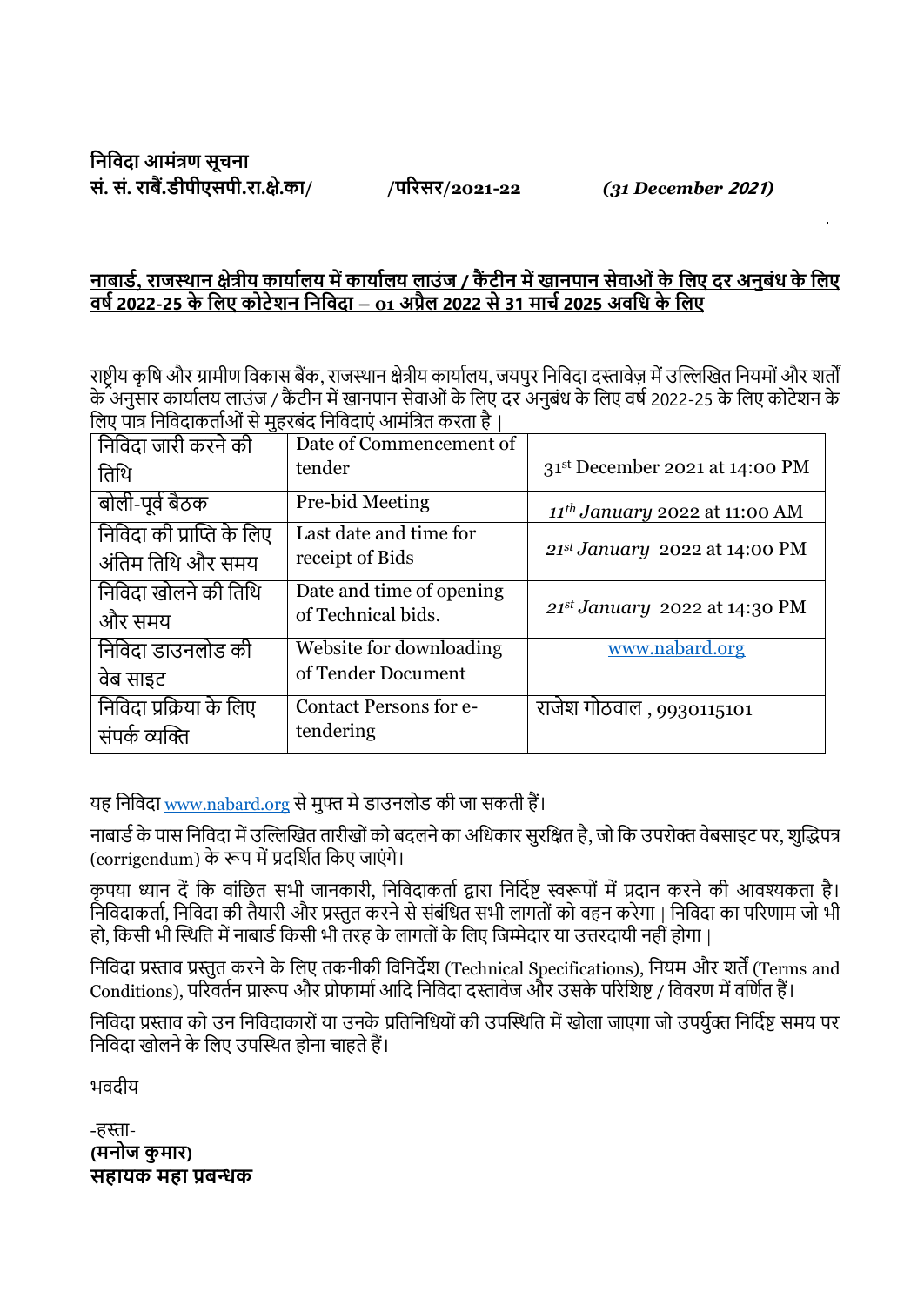## **Form of Tender**

The Chief General Manager National Bank for Agriculture and Rural Development Rajasthan Regional Office 03, Nehru Place, Tonk Road Jaipur (Raj.) - 302015

Dear Sir,

Having examined the Scope of work and the guidelines relating to **Quotation For Annual Rate Contract For Catering Services At Office Lounge / Canteen for the period 01 April 2022 to 31 March 2025 at NABARD Rajasthan Regional Office Premises at 03, Nehru Place, Tonk Road, Jaipur (Raj.) - 302015** as specified in the memorandum hereinafter set out and having visited and examined the site of the work specified in the Memorandum and having acquired the requisite information relating thereto as affecting the tender, I/We hereby offer to execute the work/s specified in the said Memorandum at the rates mentioned in the Annexure and in accordance in all respects with the specifications and instructions in writing referred to in the conditions of the tender, the Articles of Agreement, Special Conditions and terms and conditions, and in all other respects in accordance with such conditions so far as they may be applicable.

Yours faithfully

Name and Signature of the tenderer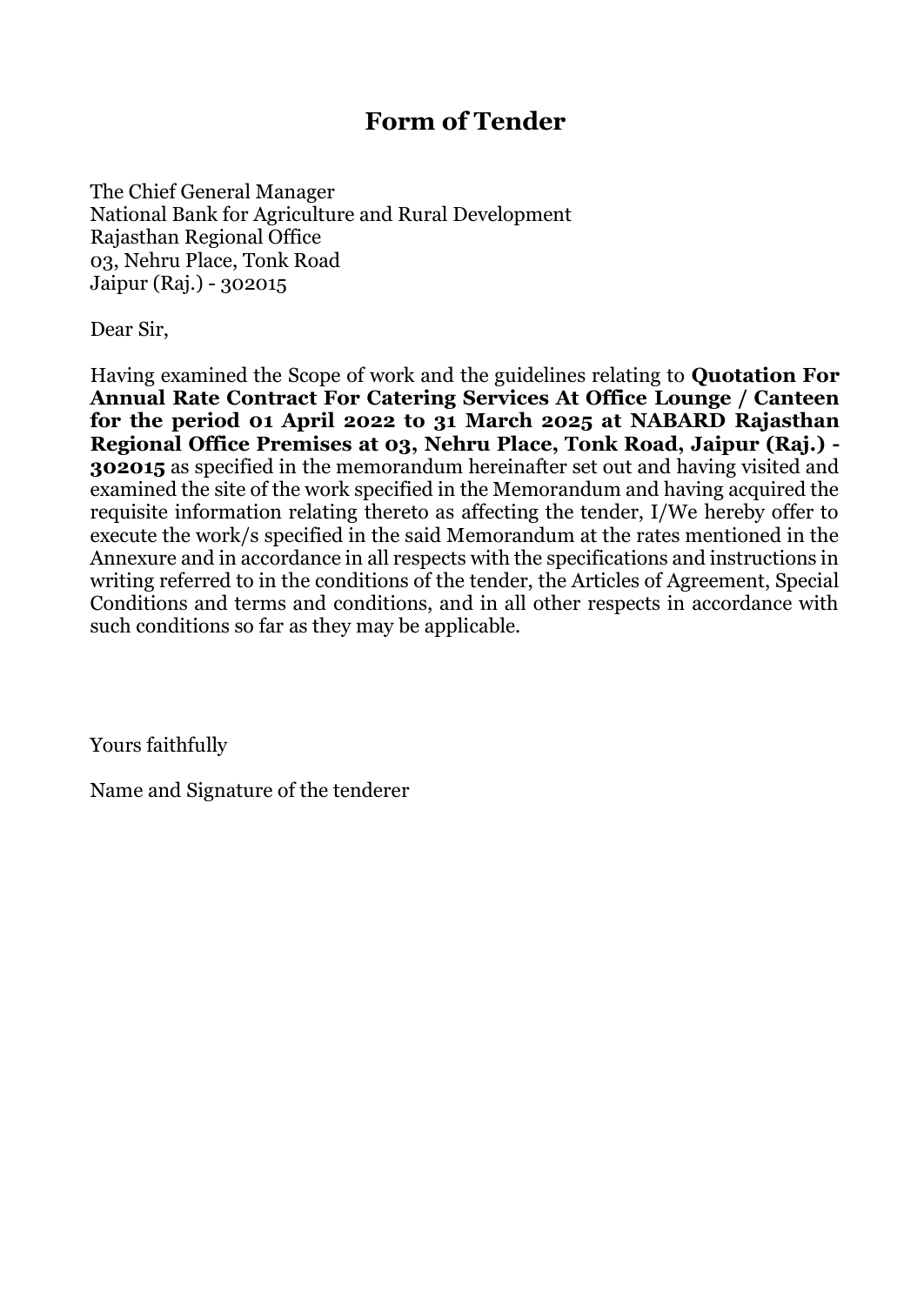## **MEMORANDUM**

## **(a) Description of work/s:**

Quotation for rate contract of Catering Services at Lounge / Canteen at NABARD Rajasthan Regional Office Premises at 03, Nehru Place, Tonk Road, Jaipur (Raj.) - 302015

## (b) **Earnest Money:** Rs. 16,000/-

2. Should this tender be accepted, I/We hereby agree to abide by the terms and provisions of the said conditions of contract annexed hereto so far as they may be applicable or in default to pay to the National Bank for Agriculture and Rural Development amount mentioned in the said conditions.

3. I/We have deposited a sum of Rs. 16000.00 **as Earnest Money Deposit** with the National Bank for Agriculture and Rural Development, which is not to bear any interest. Should I/We fail to execute the contract when called upon to do so, I/We do hereby agree that this sum shall be forfeited by National Bank for Agriculture and Rural Development.

The names of partners of our firm are:

(i)

(ii)

Name of the partner of the firm authorized to sign

OR

Names of person having Power of Attorney to sign the contract. (Certified true copy of the Power of Attorney should be attached)

Yours faithfully,

Signature of authorized signatory (Signature and addresses of witnesses)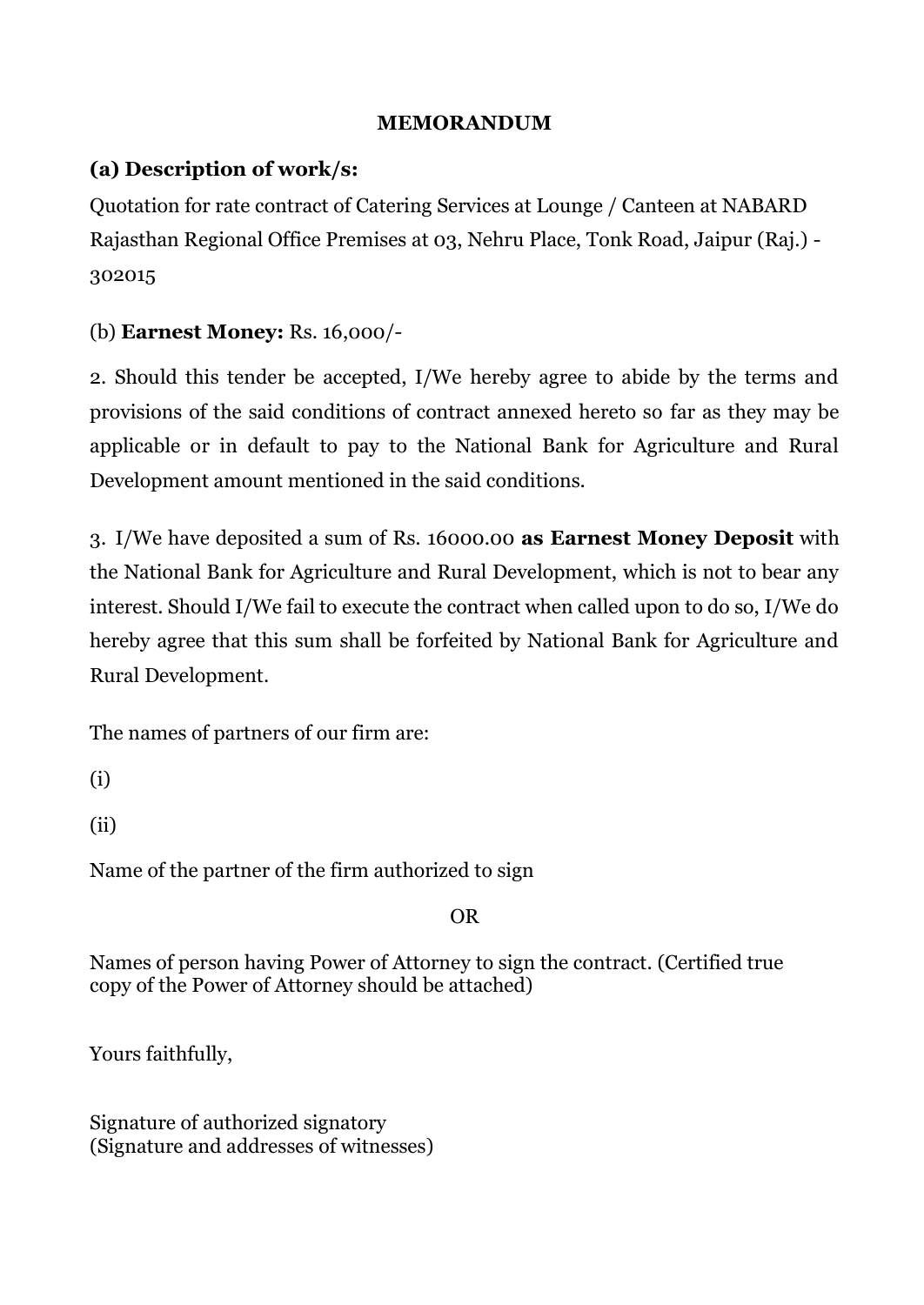#### **ANNEXURE-I**

## **Basic Information about the Contractor**

| A             | Name & Address of the Applicant                                                                                                                                                                                                    |  |
|---------------|------------------------------------------------------------------------------------------------------------------------------------------------------------------------------------------------------------------------------------|--|
| B             | Whether individual, company or<br>partnership firm                                                                                                                                                                                 |  |
| $\mathcal{C}$ | Name & Address of Director and/or<br>partners (in case of company or<br>partnership<br>firm) or<br>name<br>&<br>address of the proprietor(s) in case<br>of sole proprietorship firm<br>(Documentary evidence to<br>bė<br>enclosed) |  |
| D             | Experience (Use separate sheets<br>wherever necessary)<br>Guest house / catering / house-<br>keeping services (particulars to be<br>given with reference)<br><b>Quotation without documentary</b><br>evidence will be rejected)    |  |
| E             | Total number<br>of<br>employees<br>presently<br>employed<br>$th\phi$<br>by<br>applicant in the guest house<br>maintenance & catering contracts                                                                                     |  |
|               | Name of the Banker & Branch<br>with address & phone number                                                                                                                                                                         |  |
| $\mathbf F$   | <b>Bank Account No</b><br><b>Account Type</b>                                                                                                                                                                                      |  |
|               | <b>IFSC No</b><br>Provident Fund Code No<br><b>ESI</b> Code No<br><b>Income Tax PAN No</b><br>(Copies of<br><b>Documents to</b><br>be<br>attached)                                                                                 |  |
| H             | Service Tax Registration No<br>VAT/TIN Registration No / GST<br>Registration No.<br>(Copies of Documents to be<br>attached)                                                                                                        |  |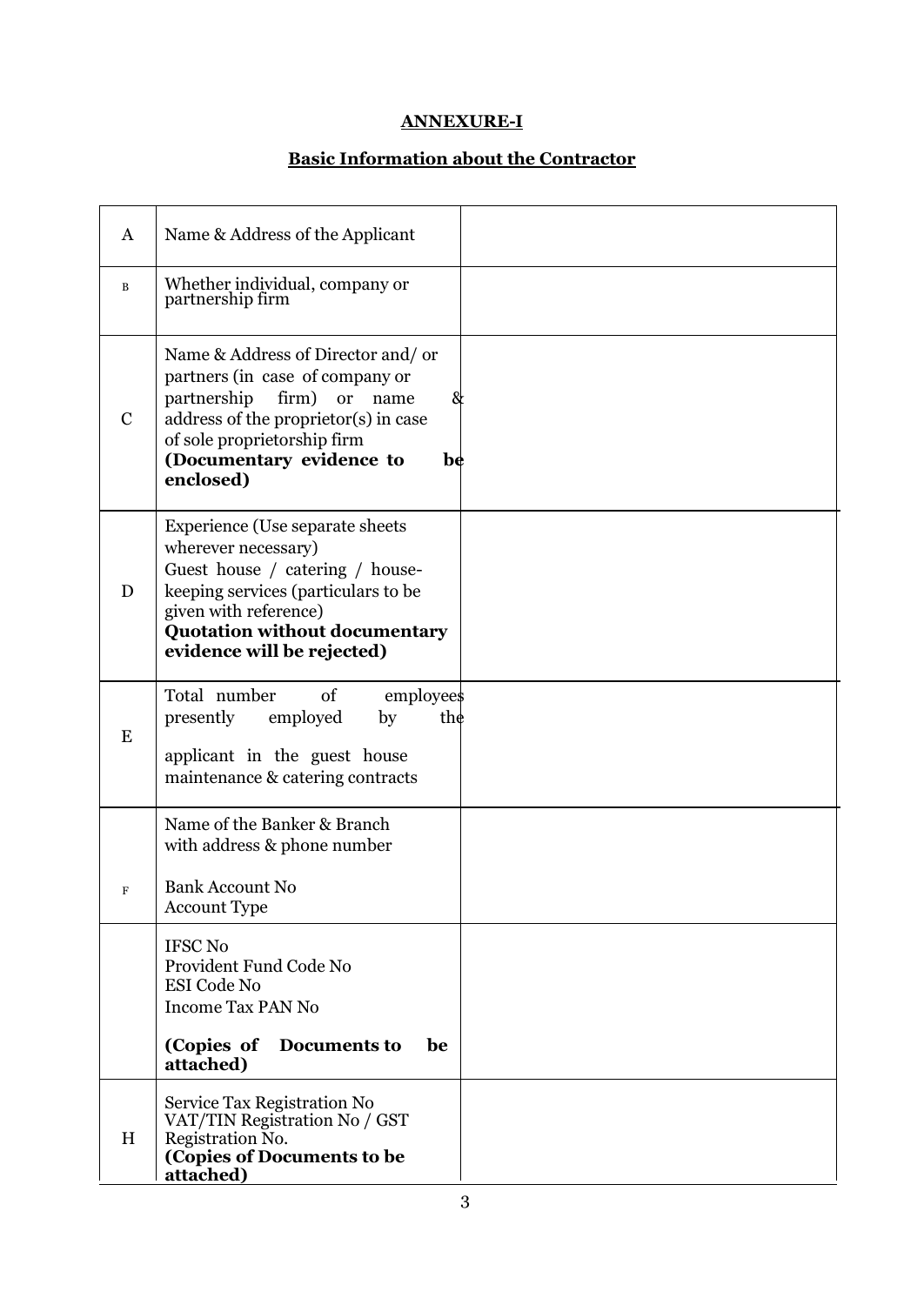| $\mathbf I$ | Whether applicant has been issued<br>with a license under the Contract<br>Labour Regulation &<br>Abolition Act? If so furnish the<br>details                 |  |
|-------------|--------------------------------------------------------------------------------------------------------------------------------------------------------------|--|
| $\mathbf J$ | Is the agency an income tax<br>assesse? If so, income tax return<br>certificate for the last 3 years<br>has to be attached                                   |  |
| Κ           | Have the accounts of the firm/<br>company has been audited for the<br>previous years? If so furnish a<br>copy of audited accounts of the<br>previous 3 years |  |
| L           | <b>Valid FSSAI Licence.</b> Attach a<br>Self-certified copy. The validity<br>of the same shall be verified<br>through https://fssai.gov.in/                  |  |
| M           | Any other<br>information<br>the<br>applicant may like to furnish                                                                                             |  |
| $\mathbf N$ | Signature of the applicant                                                                                                                                   |  |
| $\Omega$    | Details of the applicant                                                                                                                                     |  |
|             | Name of the applicant                                                                                                                                        |  |
|             | Address                                                                                                                                                      |  |
|             |                                                                                                                                                              |  |

Place: Date:

Sign & Seal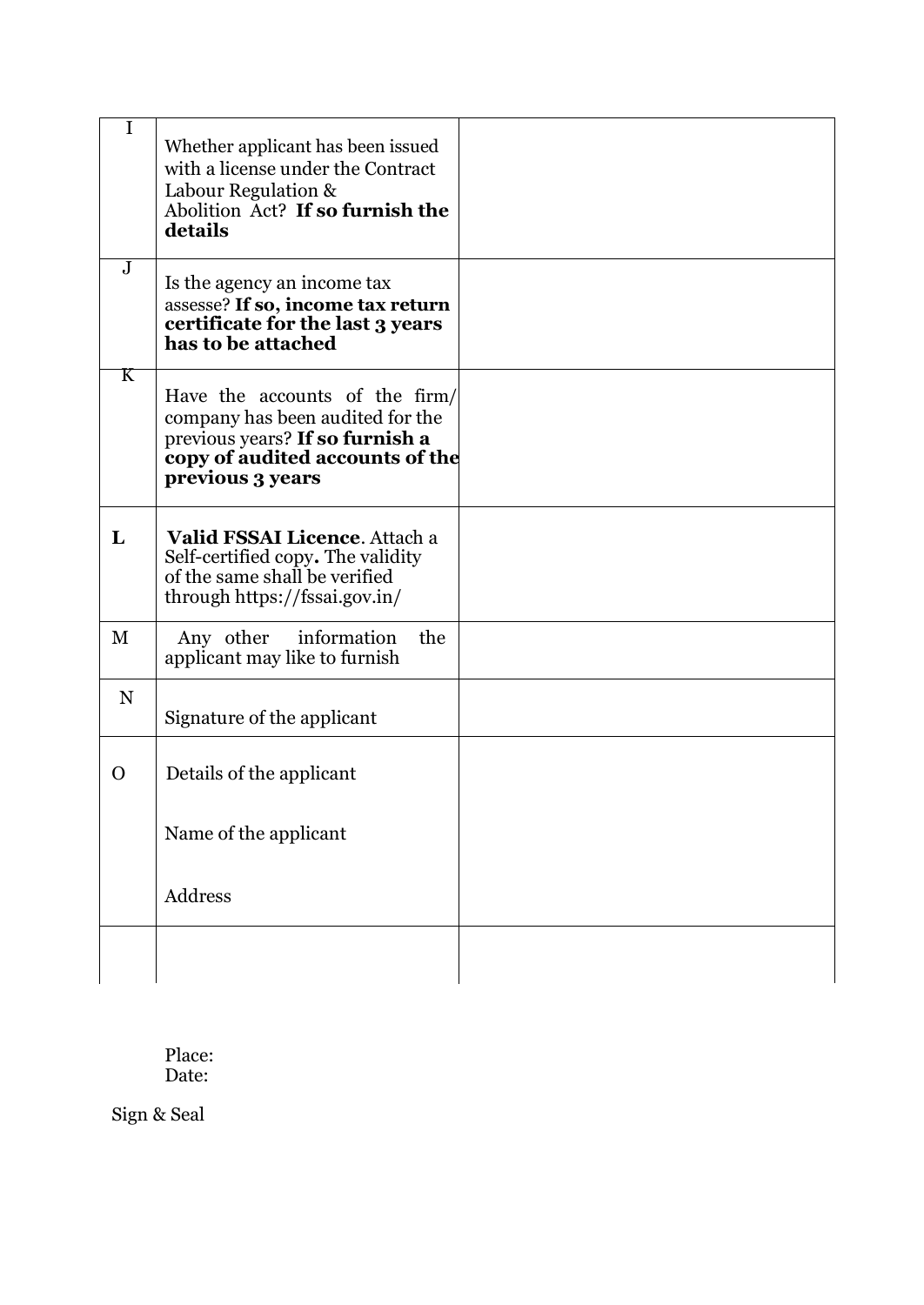#### **ANNEXURE– II**

#### **General Terms & Conditions**

**ELIGIBILITY CRITERIA** 1. Bidder shall be a professional Contractor, in the field of catering, with a minimum of 3 years' experience in providing in-house multi-cuisine catering (i.e., Veg, Non-Veg, South Indian, North Indian, etc.) to training institutions, establishments of banks, Central Government / Financial Institutions or Corporate Sector. The time period of 3 years shall be reckoned from April 2018 to March 2021.

2. Bidder shall have executed three similar contracts each costing not less than Rs. 3.20 lakhs or two similar contracts each costing not less than Rs. 4.00 Lakh or one similar contract costing not less than Rs. 6.40 lakhs in the last three financial years (i.e. 2018-19, 2019-20 & 2020-21) and should have an annual turnover of more than Rs. 2.50 lakh or more in last three years. Certificates from the clients regarding the quality and duration of service rendered during the last three years shall also be furnished in the prescribed format given in Annexure-II.

3. The Bidder shall be based at Jaipur or have a registered representative establishment at Jaipur. The Bidder should have a valid FSSAI Licence to operate as Caterer / FBO. The validity / correctness of the licence shall be verified through FSSAI portal. The licence shall be obtained / renewed by the bidder/contractor at his own cost.

4. The Vendor / Service Provider who will offer the bids will have to deposit EMD of Rs. 16,000/- (Rupees Sixteen Thousand only) using online funds transfer/National Electronic Funds Transfer (NEFT) to NABARD, and the details of the Bank account are as under: -

| NAME OF ACCOUNT       | <b>NATIONAL BANK FOR AGRICULTURE AND</b> |
|-----------------------|------------------------------------------|
|                       | <b>RURAL DEVELOPMENT</b>                 |
| <b>BANK NAME</b>      | <b>NARARD</b>                            |
| <b>BRANCH NAME</b>    | <b>HEAD OFFICE MUMBAI</b>                |
| <b>IFS CODE</b>       | NBRD0000002                              |
| <b>ACCOUNT NUMBER</b> | <b>NABADMN016</b>                        |

#### **Tenders without EMD will not be considered.**

Earnest Money Deposit (EMD) is to be sent through online transfer (NEFT) 2 (two) days before the last date of submission of tender. The receipt of online transfer has to be attached with the Quotation. The EMD shall not bear any interest and such amount shall be forfeited in the event of any refusal or delay on part of the successful bidder to sign and execute the agreement for commencement of contract in case their bid is accepted and any sort of non-compliance with the terms of services agreed upon. The unsuccessful Vendor / Service Providers will be returned the E.M.D. within 15 days from the date of final decision of Bank regarding the contract except for exigencies beyond Bank's control.

The Vendor / Service Provider selected through the tendering process will be required to give security deposit of Rs. 16,000/- (Rupees Sixteen Thousand Only) in favour of National Bank for Agriculture and Rural Development, payable at Jaipur refundable on expiry of contract after adjustment of any dues receivable from the Vendor / Service Provider. The EMD of the successful bidder will be converted into Security Deposit/Retention Deposit. The Security Deposit shall not bear any interest and such amount shall be forfeited in the event of any refusal or delay on part of the successful bidder to sign and execute the agreement/contract in case their bid is accepted and any sort of non-compliance with the terms of services agreed upon.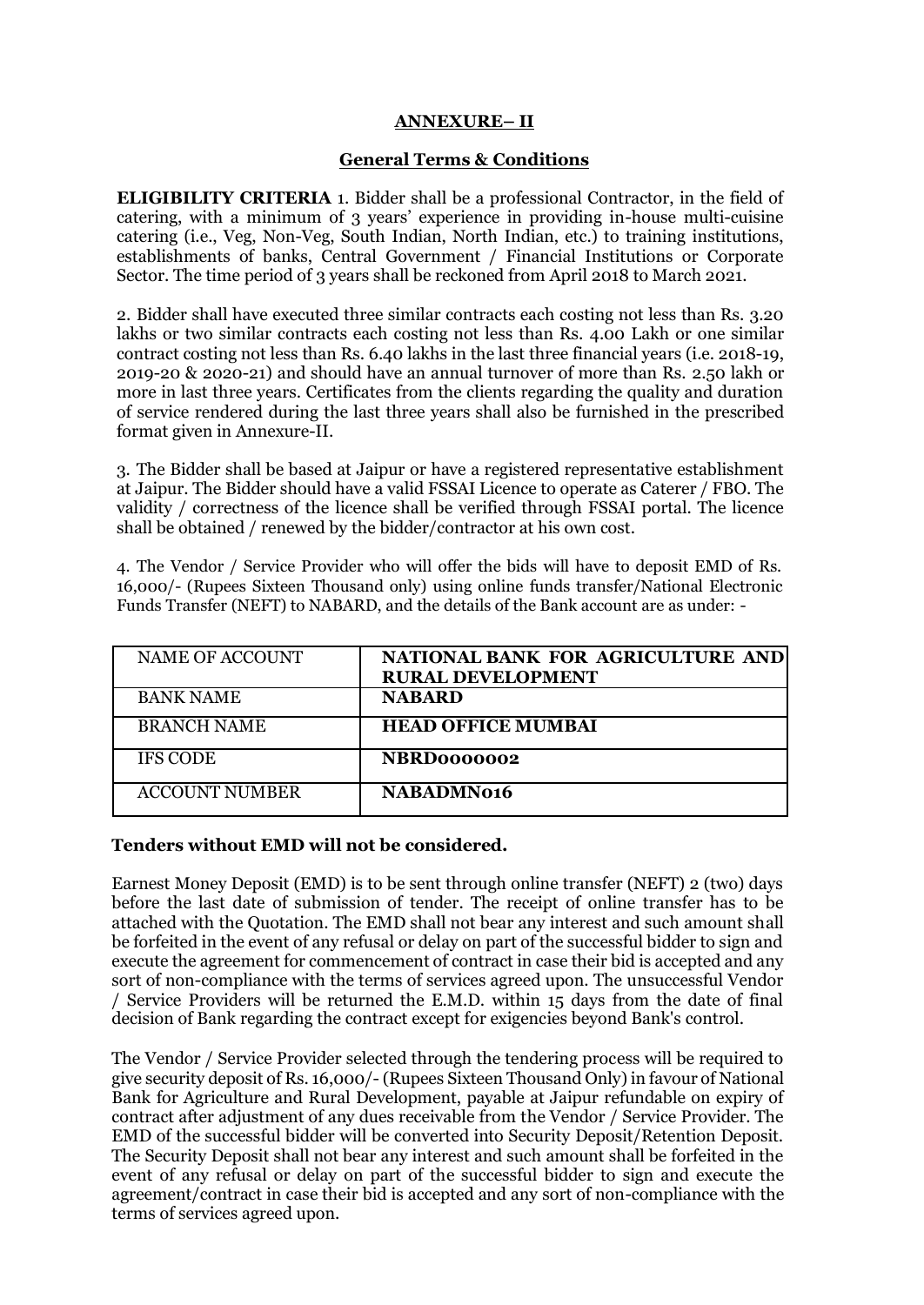5. Record of accomplishment of the Bidder shall have to be clean without any involvement in illegal activities or financial frauds. There shall not be any case with the Police / Court / Regulatory authorities against the Bidder. If found at any stage during the evaluation or after the award of contract that the Bidder had withheld or misrepresented facts and information in these regards, the Bid shall be rejected.

6. The Bidder must not have been prosecuted or suffered any penalty for violation of any statutory laws by any Authority. The Bidder must not have been suspended / delisted / blacklisted by any organization including NABARD, Jaipur on any grounds.

7. The Bidder should not have rescinded / abandoned any Contract awarded by any of his clients before the expiry of prescribed period of Contract. The Bidder shall give details of all disputes he/she had with his/her clients and furnish the status thereof.

8. If the performance of the Bidder is / has been found to be unsatisfactory for any reasons, whatsoever, in any organization including NABARD, RO, Jaipur, then NABARD reserves the right to reject the bids submitted by such Bidder.

9. The Bidder shall have applicable and valid registrations with statutory authorities constituted for Labour welfare and other purposes such as ESI, EPF, PAN, TIN, VAT, CST, Service Tax, licensing food establishments etc., duly supported by copies of certificates of registration.

10. The Bidder should have made profits in the last three financial years. The Bidders shall submit all documentary evidences in support of the above eligibility criteria

#### **11. The upper ceiling for one cup. of 150 ml of Tea/Coffee/Green Tea shall be Rs. 15/-, inclusive of all taxes. The bidder shall have to quote the amount for the same equal to or below this amount.**

PRE-BID MEETING A Pre-bid Meeting shall be held with the intending Contractors at NABARD, Rajasthan Regional Office, Jaipur as indicated in the information sheet, to clarify doubts, if any, raised by them on the Tender. No separate communication shall be sent for this meeting. The requests for clarifications shall be submitted in writing by -------------------------- (Two days before the pre-bid meeting).

13. **TERMS and CONDITIONS** (i). The contract will be for a period of three (03) years (w.e.f. 01 April 2022 to 31 March 2025). However, the contract shall be reviewed after the end of first three months and based on the satisfactory performance during this period, the contract shall be continued for the complete year at the same rate and Terms and Conditions. Thereafter, at the end of every year the performance of the vendor shall be reviewed and the contract shall be renewed each year only after satisfactory performance of the vendor. Any decision taken by NABARD, Jaipur in this regard shall be final, conclusive and binding on the Contractor.

(ii) NABARD, Jaipur will have the option to terminate the Contract, after giving notice of one month in writing without assigning any reason there of. However, the Contractor shall not be entitled to terminate the Contract before completion of the aforesaid period of first 03 months and in the event of the contract being extended by the NABARD beyond the said period, the Contractor may terminate contract by giving at least 3 months prior notice in writing.

(iii) NABARD reserves the right to reject any or all offers without assigning any reason there of. The NABARD shall decide not to avail of any services from any Bidder as a consequence of this Tender/ Advertisement. The NABARD also reserves the right to reissue  $\overline{\phantom{a}}$  recommence the entire bidding process without the vendors having the right to object. Any decision of the NABARD in this regard shall be final, conclusive and binding on the Bidders.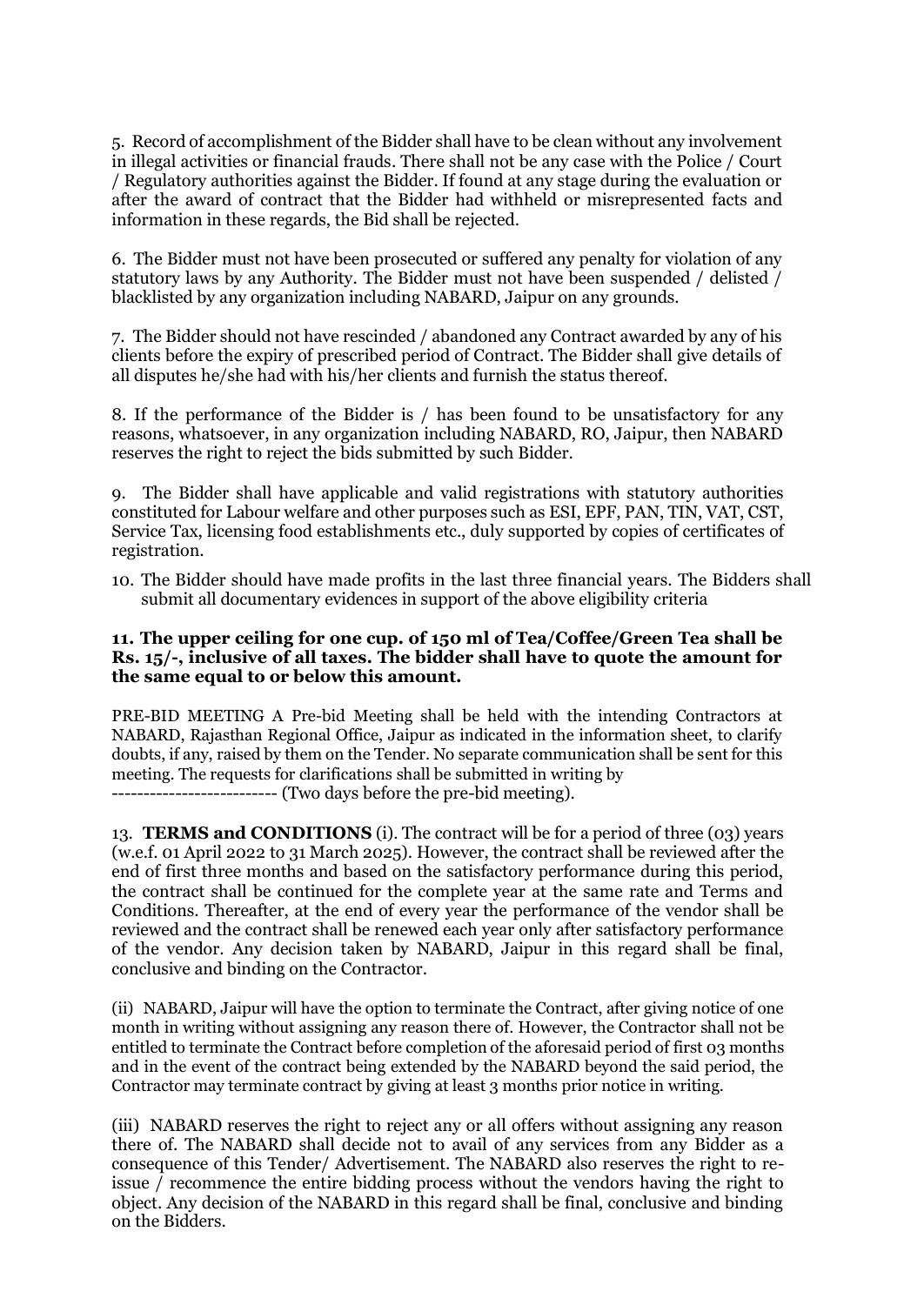(iv) EMD of the unsuccessful Bidder shall be returned after finalization of the tender. It shall not carry any interest. EMD of the successful Bidder shall be retained and adjusted towards Security Deposit. EMD so retained shall also not bear any interest. Registered MSE firms are exempted from payment of Earnest Money, but such firms if found successful have to pay Security Deposit of Rs. 16,000/- (Rupees Sixteen Thousand only) afterwards.

(v) The acceptance of offer of contract shall be communicated by the successful Bidder such that the acceptance is received by the NABARD within 7 days from the date of issue of the Offer. Failure to accept the offer and communicate accordingly within this period shall result in forfeiture of the EMD and revocation of the offer.

(vi) Successful bidder's earnest money deposit of Rs. 16,000/-(Rupees Sixteen Thousand only) will be retained as Retention Money Deposit and the same shall be refundable after expiry / termination of the contract. The contract shall automatically become null & void and RMD of Rs. 16,000/- will stand forfeited in the event of the contracting firm failing to deposit the amount as above. However, NABARD, Jaipur reserves the right to revive the contract, if circumstances warrant. The security deposit shall not bear any interest.

(viii) On payment of the Retention Money Deposit (RMD) deposit, the contracting firm will be required to enter into an Agreement / Contract on stamp paper of appropriate value containing inter alia all the terms and conditions of the contract, as approved by NABARD, Jaipur. The successful bidder shall bear the stamp duty on agreement and shall ensure that the agreement is stamped with proper duty chargeable thereon as per the Maharashtra Stamp Act, 1958. The agreement shall be executed in duplicate and the NABARD, Jaipur shall retain the original and the contractor shall retain the duplicate.

(xi) If the successful Bidder fails to comply with the terms and conditions of the Agreement / Contract in course of the contract period, the security deposit shall be forfeited in full or in part as decided by the Competent Authority.

#### (x) **The contractor shall provide Catering services as specified in the "Scope of work and specific terms & conditions for catering" in Annexure-V.**

(xi) Catering services for the Staff /guests / visitors shall be provided on all working days during the contract period and on holidays or as and when required.

14. The NABARD have a staff Lounge / Canteen where they are served tea / coffee, breakfast and lunch. Therefore, successful bidder will have to provide the above services as per their eligibility. Approx 30-35 staff members avails lunch on working days, all the present staff members have to be provided tea / coffee / green tea twice a day. Failure to provide the service shall attract penalty. The amount of penalty shall be decided by NABARD, Jaipur on each occasion and shall be final.

15. The contractor shall provide adequate number of competent and well-trained staff for cooking, cleaning, dining and room services.

16. Minimum number of staff, including Managers as overall in-charge, skilled with a experience of three years and kitchen helpers, waiters, dining hall helpers etc., shall be maintained at any point of time, sufficient to manage the requirements of the NABARD, Jaipur at all times. The contractor shall have full control of such employees and shall give necessary guidance and direction to carry out the jobs assigned to them by the contractor. The catering staff are to be allotted duties individually and not given sundry work.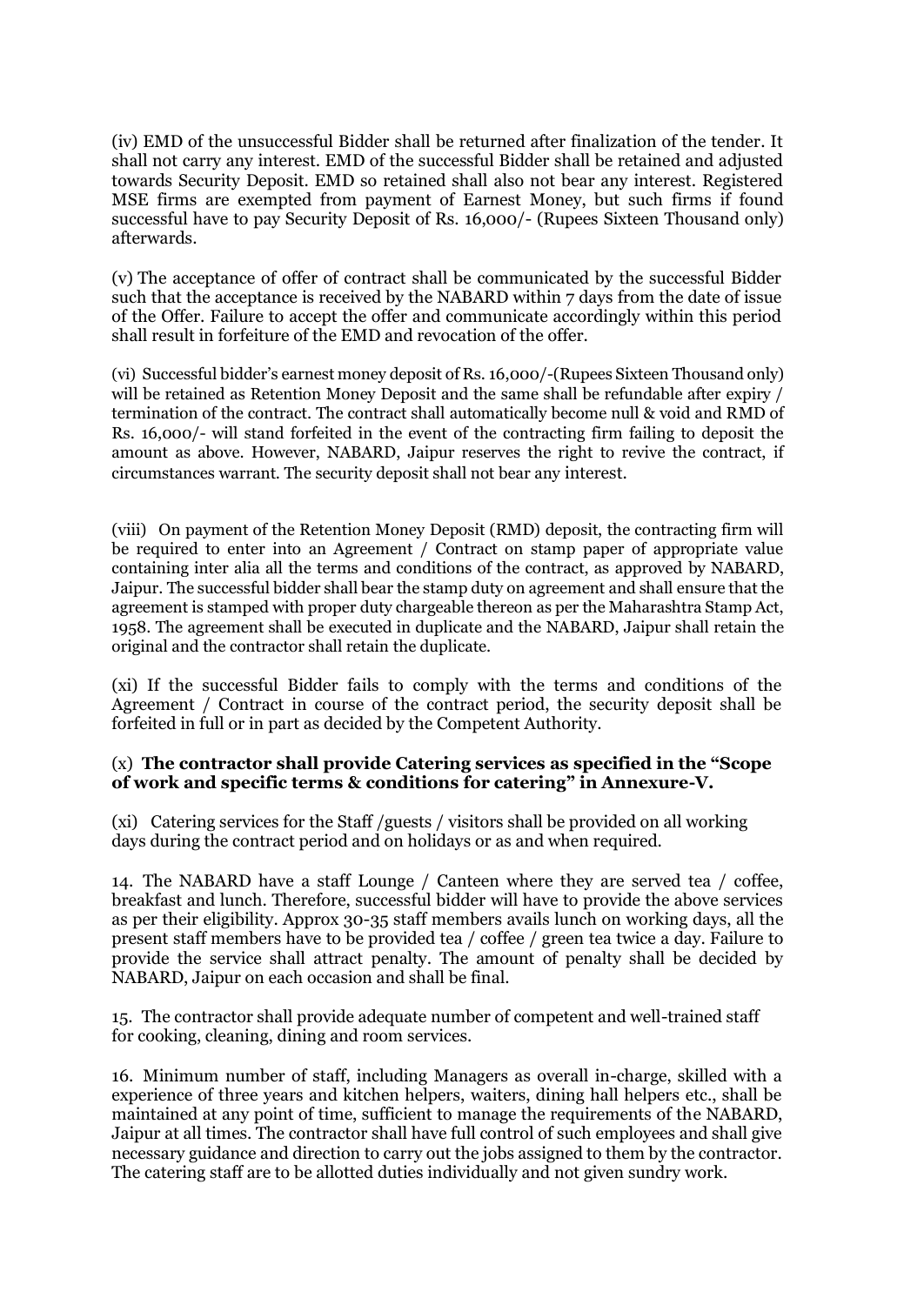17. Residential accommodation shall not be provided by NABARD, Jaipur to the workmen of the contractor. However, one cook and two helper/waiter of the contractor will be allowed come early in the kitchen premises to attend to early hour duties. Their presence, however, should not cause any disturbance to normal functioning of the NABARD, Jaipur.

18. No escalation in rates on any account will be permitted during the contract period. No advance shall be paid. Bills for catering services may be raised by the contractor on a monthly basis and the same shall be settled after deducting all applicable statutory taxes. TDS Certificate shall be issued every quarter in support of TDS deductions affected from the bills.

19. The contractor shall pay minimum wages to his workers as per Central Govt. notification as also comply with all municipal and other regulations relating to preparation and sale of food stuff, beverages and refreshment and shall obtain necessary licenses and permits, including licenses under Prevention of Food Adulteration Act, 1954 and Contract Labour (Regulation & Abolition) Act, 1970, at his/her own cost. NABARD, Jaipur shall not be responsible in any way for any breach by the Contractor of the rules and regulations governing the running of such establishments.

20. In case of any labour problems related to the workmen staff of the Contractor, the same shall be settled at the contractor's end only. The Contractor shall indemnify NABARD, Jaipur suitably. It shall be the duty of the Contractor to clearly inform his own personnel / staff that they shall have no claim whatsoever against NABARD, Jaipur and they shall not raise any industrial dispute, either directly and / or indirectly, with or against NABARD, Jaipur, in respect of any of their service conditions or otherwise.

21. The Contractor shall indemnify and keep indemnified, defend and hold good the NABARD, Jaipur, its officers, employees and agents against loss, damages or claims arising out of any violations of applicable laws, regulations, guidelines during the contract period and for the breach committed by the Contractor or their services personnel on account of misconduct, omission and negligence by the Contractor or his service personnel.

22. The Contractor shall be registered with the Central / State Body concerned and shall abide by State Labour / Government of India (Ministry of Labour) rules and regulations and all other Statutory Acts / Regulations and rules relevant to this contract, including Works Contract Act, Minimum Wages Act, Provident Fund Act, ESI, etc., and shall indemnify the NABARD, Jaipur against risks and damages arising out of the default on the part of Contractor due to negligence or non-compliance of any of the aforesaid rules, regulations, etc., laid down by the Government, Statutory authorities Regulations and other Government bodies, if any, from time to time. The NABARD, Jaipur in no way be responsible or liable for wages, salaries, bonus, gratuity or any compensation in lieu of notice etc. of employees of the agency.

23. The contractor or his staff shall not use the premises, properties, fixtures, fittings, etc., of NABARD, Jaipur for any purpose other than those expressly provided in the contract. It shall be open to officials of NABARD, JAIPUR to inspect the Lounge and Kitchen at any time.

24. The contractor shall be responsible for taking adequate care of all equipment, utensils etc. He / She should bring to the notice of NABARD, Jaipur, the repairs and maintenance work that are required to be undertaken from time to time. If any repairs of the equipment are to be made on account of mishandling / negligence of the workmen, except normal wear and tear, the said items shall be repaired by the contractor at his / her cost.

25. The contractor or his / her authorized representative has to attend the review meetings convened every month or as and when required, for discussion, evaluation of performance of the contract, and compliance to statutory issues, etc. Any deficiencies in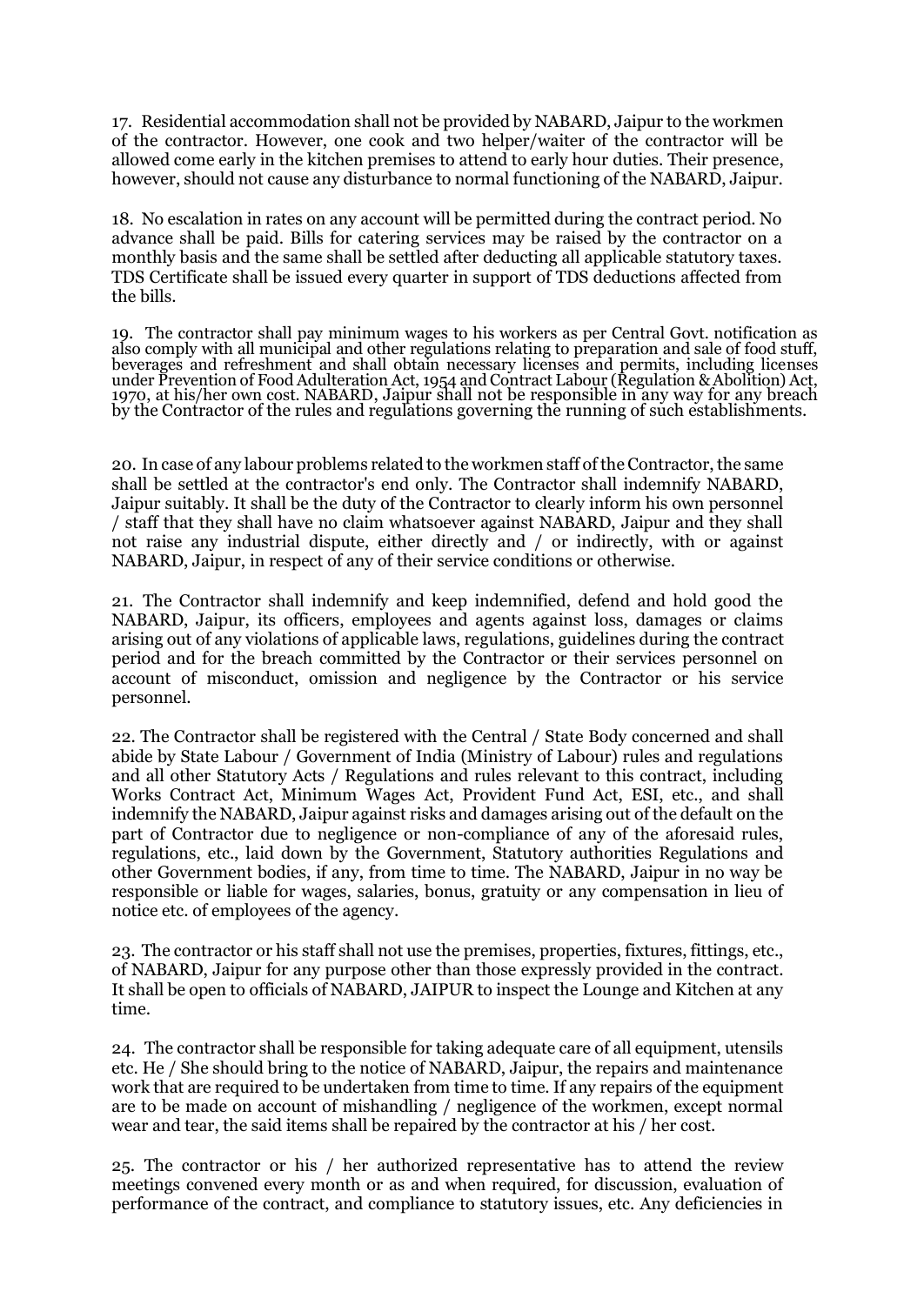the services should be rectified immediately when pointed out by such authorised person/s.

26. In the event of any damage being caused to the movable or immovable property of NABARD, Jaipur or to the property of the employees of NABARD, Jaipur, the NABARD reserves the right to compute the damage in terms of money and to deduct the money from the bill of the contractor or from the amount payable to the contractor by the Bank and recover the remaining amount, if any, by way of civil damages.

27. The contractor shall not use the Trademark and or trade name of NABARD or letterhead of NABARD and the relationship between the contractor and NABARD being on principal-toprincipal basis, the contractor shall not hold himself / herself as an agent of NABARD.

28. The contractor shall not use NABARD's address on his letterhead / stationery for purposes of Registration with any Government / Local Body or any other organization or person and no tenancy shall be created by the presence of his workmen / employee on NABARD, Jaipur's premises.

29. To ensure effective implementation of this contract, the CGM or an authorized official of NABARD shall issue instructions, either orally or in writing to the contractor and such instructions shall be deemed to be a part and parcel of this contract and shall be binding on the contractor. In all matters relating to or incidental to this contract, if there arises any doubt or dispute or disagreement, the decision of The CGM, NABARD, Jaipur shall be final and binding on the contractor.

29. It shall be the contractor's responsibility to ensure that the obligations under the terms of this contract are duly performed and observed.

30. NABARD, Jaipur reserves the right to amend, rectify, alter or relax any conditions, referred above for this tender, without assigning any reasons.

31. The Contractor shall maintain and provide all necessary documentation, registers and records and other related documents as proof of compliance with all statutory requirements and provisions of applicable laws.

#### 32**. Terms & Conditions - Contractor's Employees**

(i) All skilled, semi-skilled and unskilled employees engaged by the contractor shall be trained and experienced people having good health, character, well behaved, obedient and skilful in their tasks. They should be conversant in English and Hindi.

(ii) The contractor shall furnish list of his / her employees to be deployed at NABARD, JAIPUR, along with their qualifications, experience, address, photos, etc.

(iv) The Contractor shall ensure that they observe cleanliness and are properly dressed in clean uniform with hand gloves, head caps and identity cards, during their hours of service.

(v) The Contractor shall take all precautionary measures to ensure the safety of the workmen employed by the contractor and NABARD, Jaipur shall not be responsible in case of any eventuality.

(vi) The contractor shall take prior permission from the authorized official of NABARD, Jaipur before deploying any employee at Lounge/canteen. However, NABARD, Jaipur reserves the right to reject any particular workmen / staff placed / employed by Contractor under the contract with NABARD, Jaipur without assigning any reason therefor.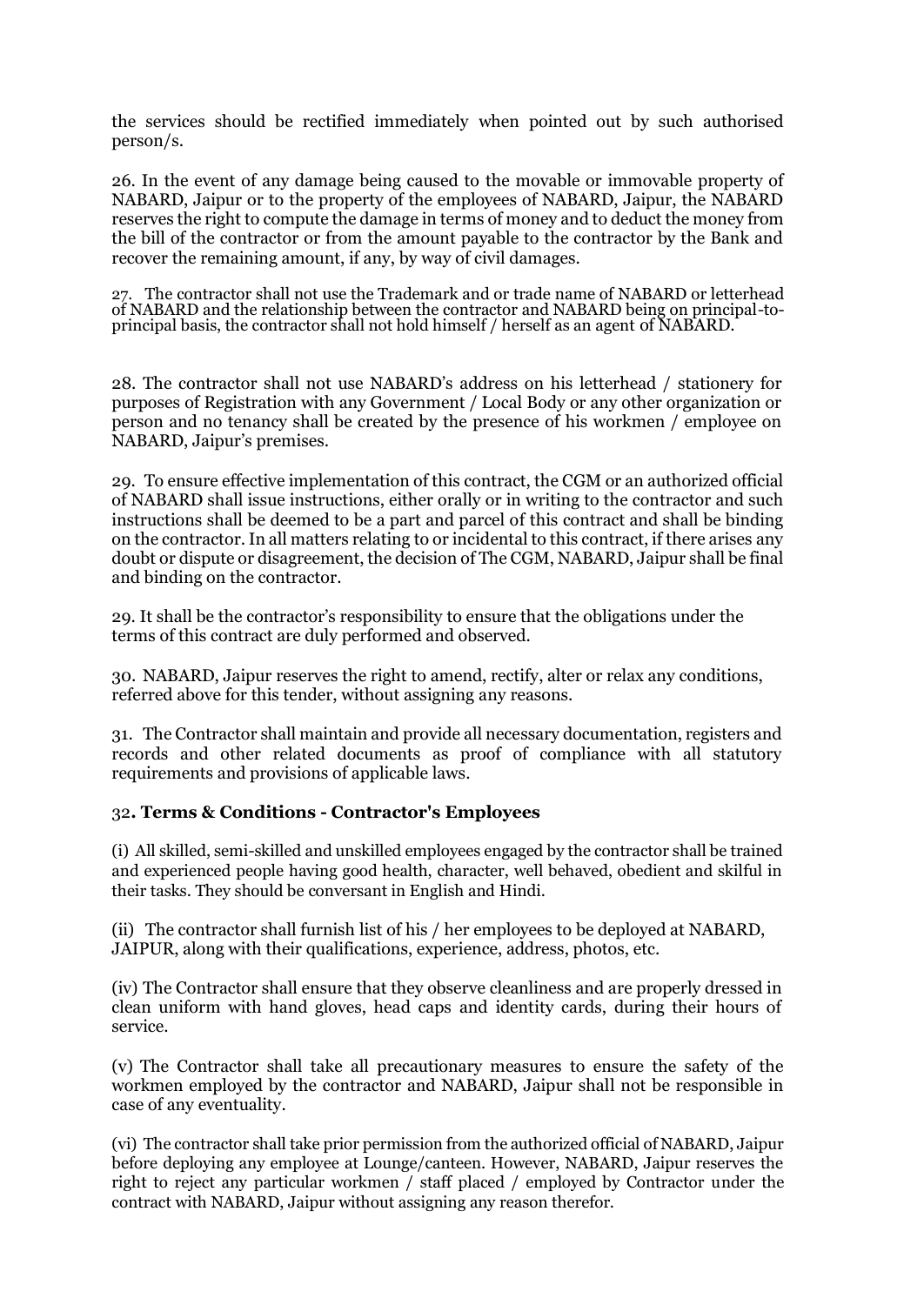(vii) The Contractor shall furnish a detailed duty chart of the employees deployed by him, at the beginning of every month, and keep informed NABARD, Jaipur of any changes made in the duty chart from time to time. The duty chart for the month should give the specific names of the employees and respective duties they are required to attend to. Also, Contractor shall submit the list of employees with changes effected, if any, on the first day of every month.

(viii) The Contractor shall organize complete medical examination **including that of Covid-19** of all the staff before initial deployment to make sure that they don't have any communicable diseases and a medical certificate to that effect should be submitted to the NABARD. Further, whenever, there is any change in staff employment, a medical report should be submitted for the new employee/s. In addition, the staff are to undergo periodical medical check-ups as per the Statutory Act and medical reports shall be submitted to NABARD, Jaipur. Any person found to be medically unfit or unsuitable shall have to be removed by the Contractor from the services immediately and suitable replacement shall have to be arranged forthwith. NABARD, Jaipur shall arrange for medical check-up of the canteen personnel, if considered necessary by the NABARD and the Contractor shall withdraw any person who is found medically unfit for the job and arrange for an appropriate substitute. The cost, if any, incurred by NABARD in this regard shall be borne by the Contractor.

(ix) The Contractor shall arrange to issue Identity Cards to all the staff, after submitting necessary documents in the form of antecedent verification report from the Police Station, Address proof and Identification proof etc.

(x) The Contractor shall ensure that none of his personnel on duty is in inebriated state or consumes drug, prohibited substances, smoke, etc., while on duty or otherwise inside NABARD, Jaipur premises. The Contractor shall remove any employee who in the opinion of NABARD, Jaipur is guilty of misconduct, or is in any manner unfit or unsuitable for service. The Contractor shall at all times indemnify NABARD, Jaipur against all claims which may be made under the Workmen's Para 8.56 of Chapter -8 of GA Manual 14 Compensation Act, or rules there under or under any law or rules of compensation payable in consequence of any accident or injury sustained by any person in its employment for the purpose of this agreement. The Contractor shall be solely responsible for the remuneration and other dues to its employees, as also for omissions / commissions done by them.

(xi) The workmen / employees engaged by the Contractor shall not have any right / claim over the facilities enjoyed by NABARD, staff.

(xii) It is clearly understood that the Contractor's employees shall not have any employeeemployer or master-servant relationship with NABARD, Jaipur.

(xiii) The Contractor / Agency shall comply with the provisions of "the Sexual Harassment of women at work place (Prevention, Prohibition and Redressal) Act, 2013".

The contractor agency shall be solely responsible for full compliance with the provisions of the "sexual harassment of women at workplace (prevention prohibition and Redressal) Act 2013" in case of any complaint of sexual harassment against its employee within the premises of the Bank, the complaint will be filed before the internal complaints committee constituted by the contractor/ agency and the contractor/ agency shall ensure appropriate action under the said act in respect of the complaint.

Any complaint of sexual harassment from any aggrieved employee of the contractor against any employee of the bank shall be taken cognizance of by the Regional Complaints Committee constituted by the Bank.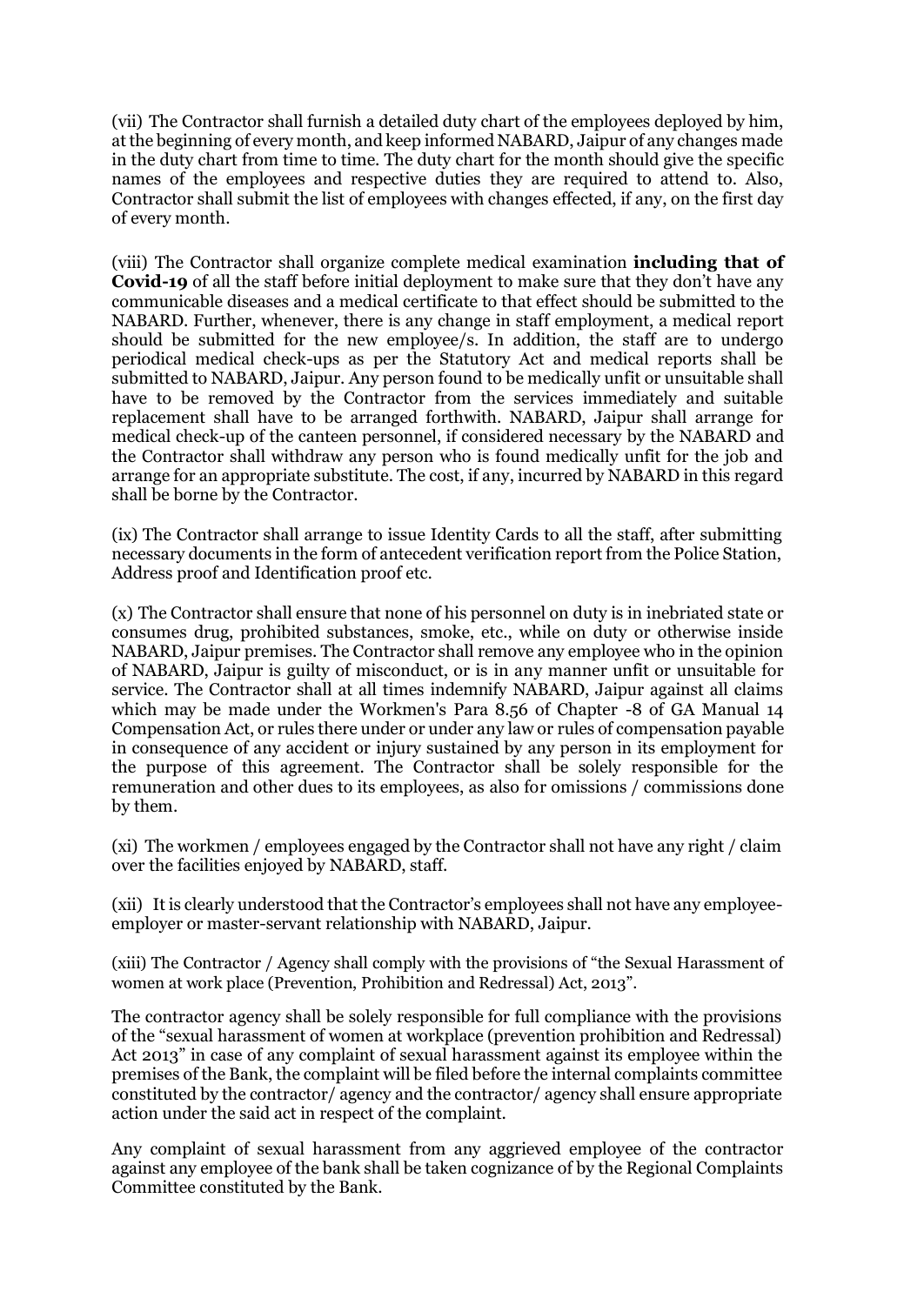c) The contractor shall be responsible for any monetary compensation that may need to be paid in case the incident involves the employees of the contractor, for instance any monetary relief to Banks employee, if sexual violence by the employee of the contractor is proved. d) The contractor shall be responsible for educating its employee about prevention of sexual harassment at workplace and related issues. e) The contractor shall provide a complete and updated list of its employees who are deployed within the Banks premises.

(xiv) The Contractor shall ensure that : (a) All instructions, guidelines and specifications issued to the Contractor by NABARD, Jaipur are clearly and effectively communicated by the Contractor to its employees and personnel. (b) All instructions, guidelines and specifications are strictly adhered to by the employees and personnel of the Contractor so that the reputation of NABARD, Jaipur is not compromised. (c) No action of the Contractor and / or its employees and / or personnel shall violate prevailing laws and regulations. The Contractor shall not engage any staff with criminal background against whom there is any complaint registered with the law enforcement agencies. NABARD, Jaipur reserves rights any omission on the part of NABARD, Jaipur at any time to exercise any of its rights under the terms of engagement of the catering contractor shall not be deemed to amount as waiver on the part of NABARD, Jaipur of its rights and in no way impair or affect the validity of the terms and the privilege of NABARD, Jaipur to enforce its rights at any time subsequently. d) The contractor shall pay minimum wages to his workers as per Central Govt. notifications.

33. Tenancy Rights Nothing herein contained shall be construed to create any tenancy of the Canteen block in Contractor's favour and the premises and NABARD, Jaipur may of its mere motion effect the termination of this catering arrangement, re-enter and retake and absolutely retain possession of the canteen block. On termination of the contract, the agency shall discontinue use of and hand over peaceful possession of the Bank's premises together with fixtures and articles therein, in good condition.

34. Licences and Registrations (i) The Contractor shall obtain the requisite license under Contract Labour Act (Regulation and Abolition Act 1970) and amended from time to time issued by the concerned Labour Department for running the establishment. NABARD, JAIPUR shall not be responsible in any way for any breach by the Contractor of the rules and regulations governing the running of such establishments by the Contractor. (ii) The Contractor shall register with the Registrar of concerned Central / State Body and shall abide by State Labour / Government of India (ministry of Labour) rules and regulations and all other Statutory Acts / Regulations and rules relevant to this contract including Works Contract Act, Minimum Wages Act 1950 and amended from time to time, Payment of Wages Act 1935 and amended from time to time Provident Fund Act, ESI Act, etc. and such other Statutory Enactment, Rules and Regulations laid by the Government and local body in force, coming into force which may apply to this agreement. The Contractor shall indemnify the Principal Employer (NABARD, Jaipur) against risks and damages arising out of the default on the part of Contractor due to negligence or non-compliance of any of the aforesaid rules, regulations etc. laid down by the Government and other statutory authorities from time to time. (iii) The Contractor shall comply with all requirements of law with regard to the provision of labour and ensure that an appropriate licence from concerned labour department is obtained. It shall be the responsibility of the Contractor for furnishing necessary statutory information / documents in proof of the above whenever called for by NABARD, JAIPUR. In case of any labour problems related to the workmen staff of the Contractor, the same shall be settled at the Contractor's end only.

35. Disputes Resolution Any claims, dispute and or difference (including a dispute regarding the existence, validity or termination of this Agreement) arising out of, or relating to this contract including interpretation of its terms, NABARD MRO, Jaipur say will be final in the matter.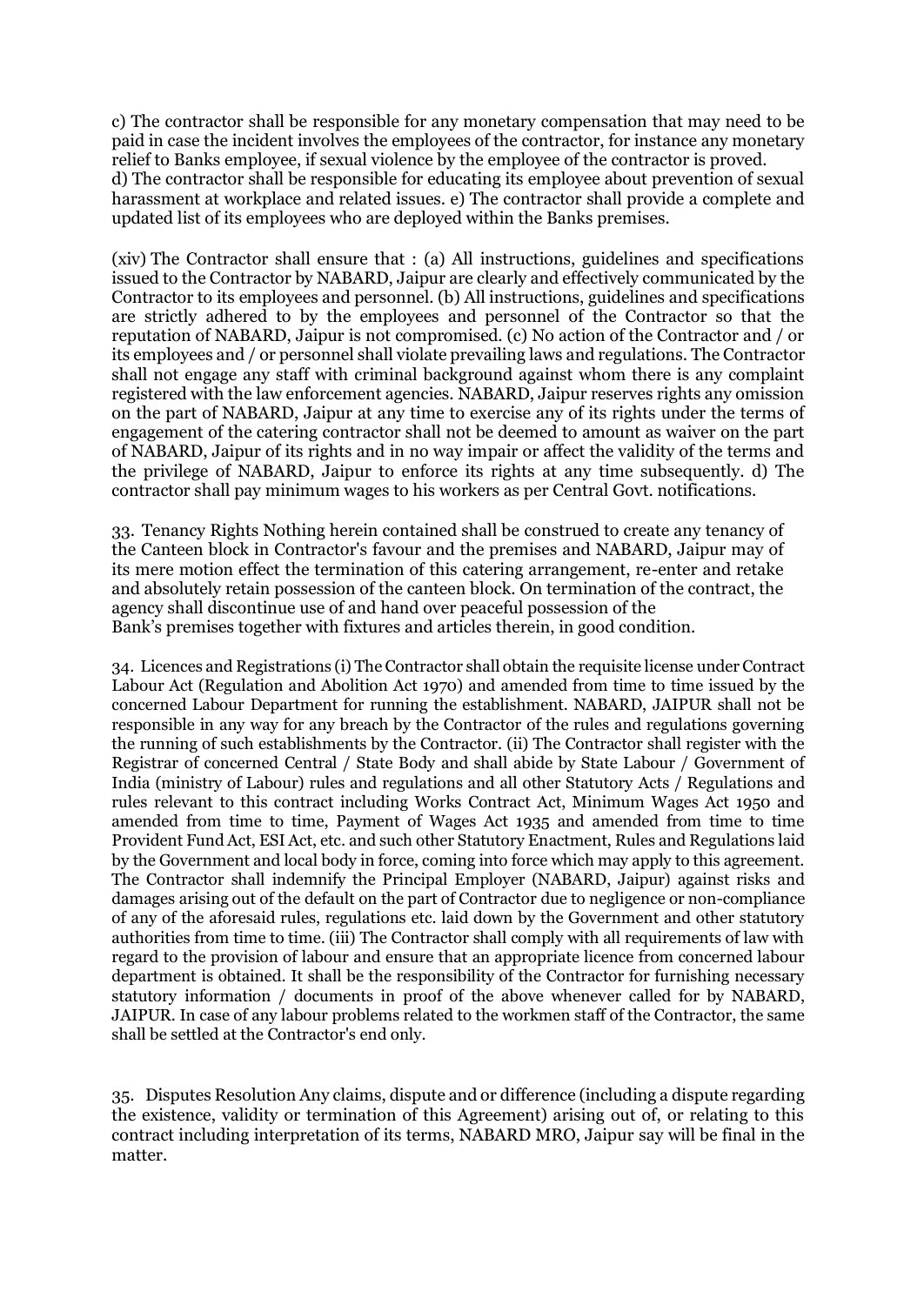#### **ANNEXURE-III**

#### **General Instructions to Party**

Sealed Tenders, should be addressed by name to Chief General Manager, NABARD Rajasthan Regional Office, 03, Nehru Place, Tonk Road, Jaipur -302015 and super-scribed "ANNUAL RATE CONTRACT FOR CATERING SERVICES" and send so as to reach him not later than **14.00 p.m. on 21st January 2022.** The tenderers should clearly indicate on each copy of the tender, under the full signature, whether it is original or duplicate.

## **No tender will be received after 14.00 p.m. on 21st January 2022 under any circumstances whatsoever.**

Tenders will be opened **on 21st January 2022 at 14:30 PM** at his office by the Chief General Manager, National Bank for Agriculture and Rural Development, or any other officer designated for this purpose by him in the presence of other officials and the tenderers or their representatives, should they choose to be present.

Tender shall remain open for acceptance by the Bank for a period of Three Months from the date of opening the tender which may be extended by mutual agreement and the tenderers shall not cancel or withdraw the tender during this period/extended period.

The tender forms should be filled in English and all entries must be made by hand and written in ink. If any of the above documents are missing or unsigned the tender may be considered invalid by the Bank at its discretion.

Rate should be quoted both in figures and words in the columns specified. All erasures and alterations made while filling the tender must be attested by initials of the tenderers. Over writing of figures is not permitted, failure to comply with either of these conditions will render the tender void at the Bank's option. No advice of any change in rate or conditions after opening of the tender will be entertained.

Each of the tender documents should be signed by the person or persons submitting the tender in token of his/their having acquainted himself/themselves with the General Conditions of the Contract, Specifications, Special Conditions, etc., as laid down. Any tender with any documents not so signed is liable to be rejected.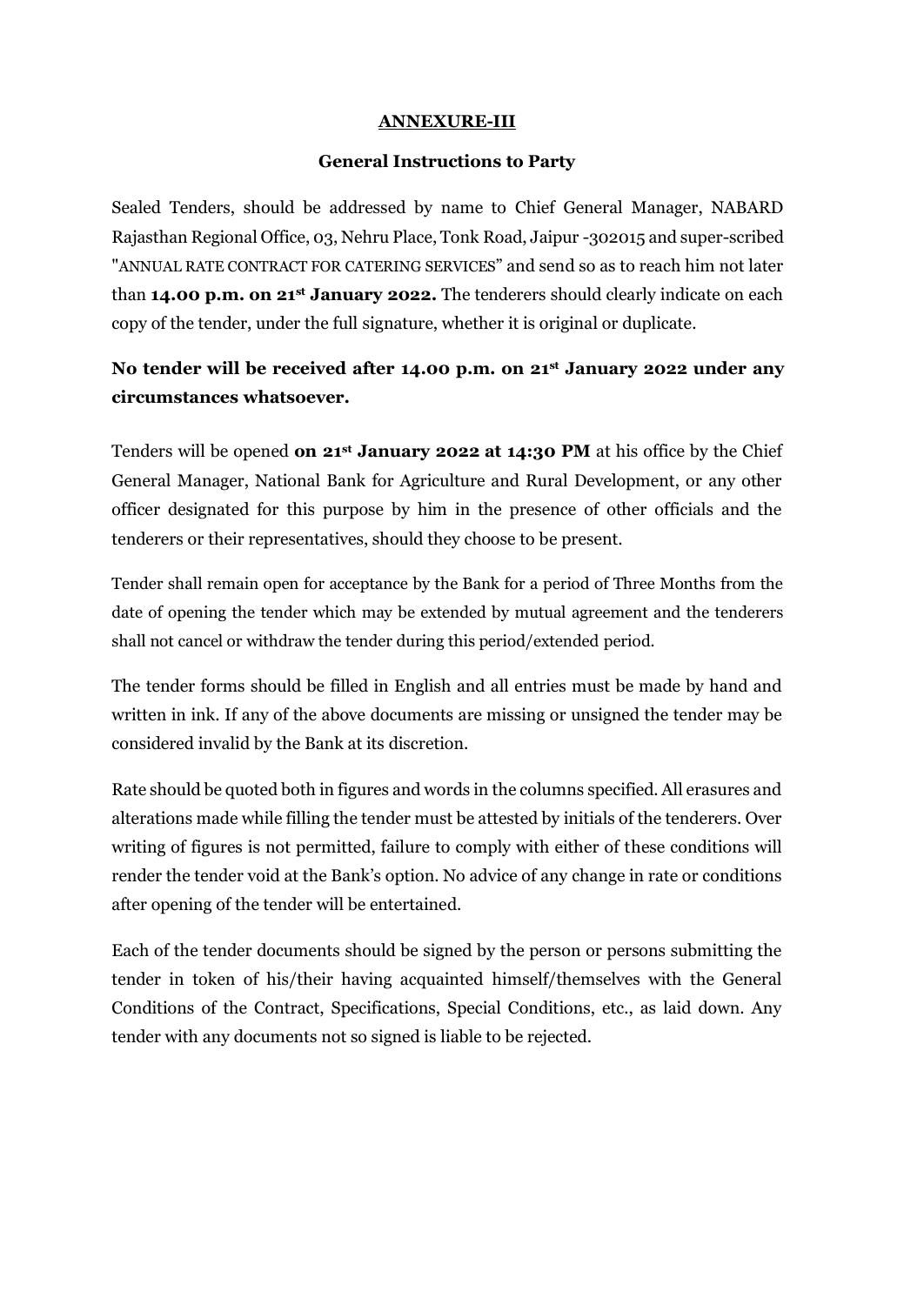The tenders submitted on behalf of the Firm shall be signed by all the partners of the Firm or by a partner who has the necessary authority on behalf of the firm to enter into the proposed contract. Otherwise the tender is liable to be rejected by the Bank.

The National Bank for Agriculture and Rural Development does not bind itself to accept the lowest or any tender and reserves to itself the right to accept or reject any or all the tenders, without assigning any reasons for doing so.

Intending tenderers shall pay an Earnest Money Deposit a sum of Rs. 16,000/- by a electronic transfer which will be credited into the office of the National Bank for Agriculture and Rural Development. The Earnest Money Deposit will be returned to the tenderer if his tender is not accepted but without any interest.

Under no circumstances, Earnest Money Deposit will be accepted in the form of fixed deposit receipts or Bank Guarantee or insurance guarantee, cash or cheque.

The Earnest Money Deposit of Rs. 16,000/- paid by the successful tenderers shall be held by the National Bank for Agriculture and Rural Development as partial security deposit for the execution and due fulfillment of the contract. No interest shall be paid on the said deposit.

**The Earnest Money Deposit of the successful tenderer will be converted into the Security Deposit and retained with National Bank. The amount of Security Deposit to be maintained will be Rs. 16,000/-** All compensation or other sum of money payable by the party to the Bank under the terms of this contract may be deducted from his security deposit if the amount so permits and the party shall, unless such deposit has become otherwise payable, within 10 days after such deduction make good in cash the amount so deducted.

On receipt of intimation from the Bank of the acceptance of his/their tender the successful tenderer shall be bound to implement the contract within 14 days thereof. The successful tenderer shall sign an agreement in accordance with the draft agreement along with other terms and conditions of the tender document.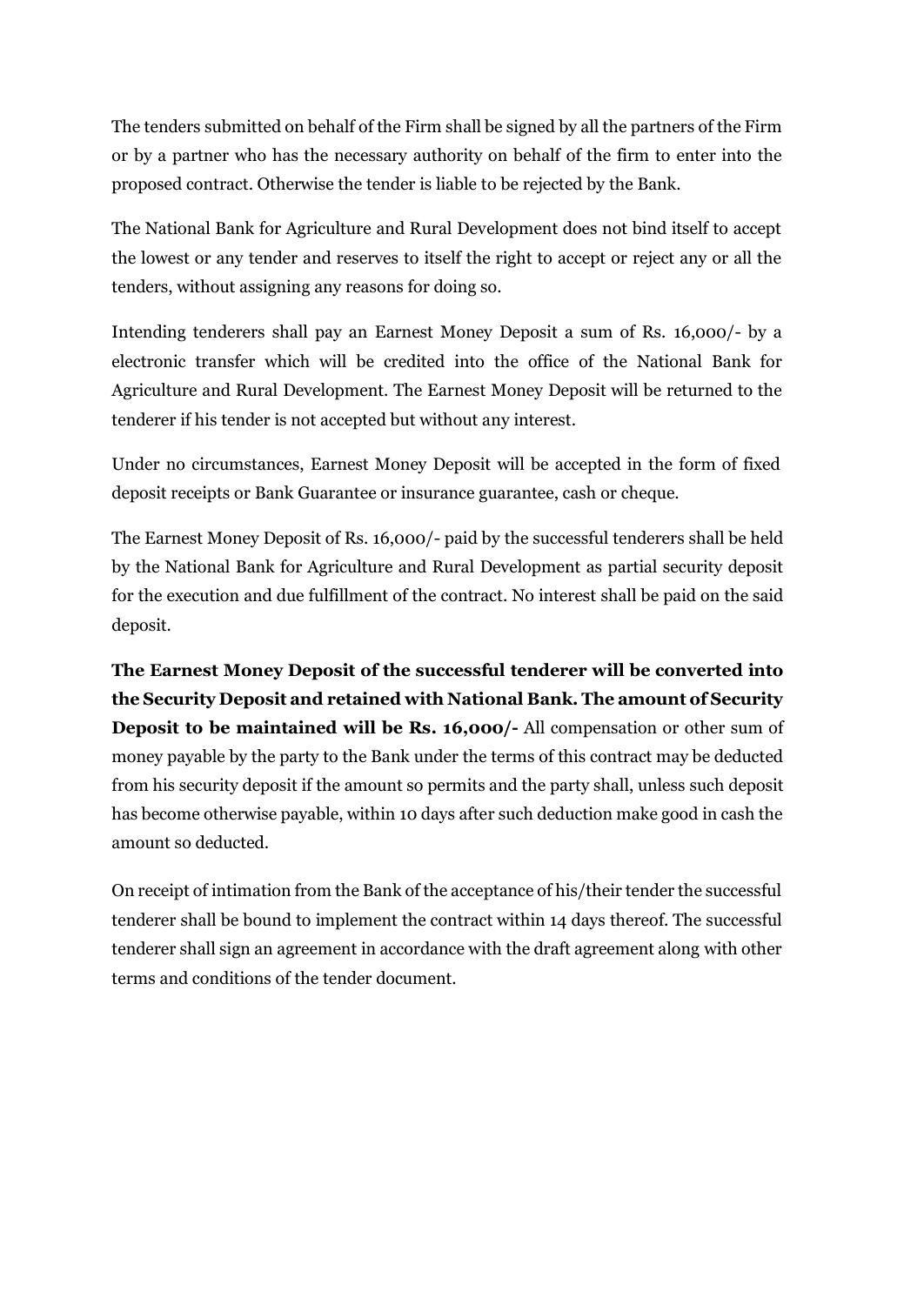The party shall not assign the contract. He shall not sublet any portion of the contract except with the written consent of the Bank. In case of breach of these conditions, the Bank may serve a notice in writing on the party rescinding the contract whereupon the Security Deposit shall stand forfeited to the Bank, without prejudice to his other remedies against the party.

The tenderer must obtain for himself on his own responsibility and at his own expenses all the information which may be necessary for the purpose of making the tender on entering into a contract and must inspect the site of the work and acquaint himself with all local conditions, means of access to work, nature of work and all matters pertaining thereto.

The successful tenderer must co-operate with the other contractor appointed by the Bank so that the work shall proceed smoothly with the least possible delay and to the satisfaction of the Bank.

The Bank will provide water and power required for the work free of cost at suitable points. The party should ensure that the water and power facility provided by the Bank are not wasted.

The Earnest Money Deposit of the successful tenderer will be forfeited if he fails to comply with any condition of the contract.

I/We hereby declare that I/We have read and understood the above instructions for the guidance to tenderers.

| <b>Signature of Tenderer:</b> |
|-------------------------------|
|                               |

| Address |  |
|---------|--|
|         |  |
|         |  |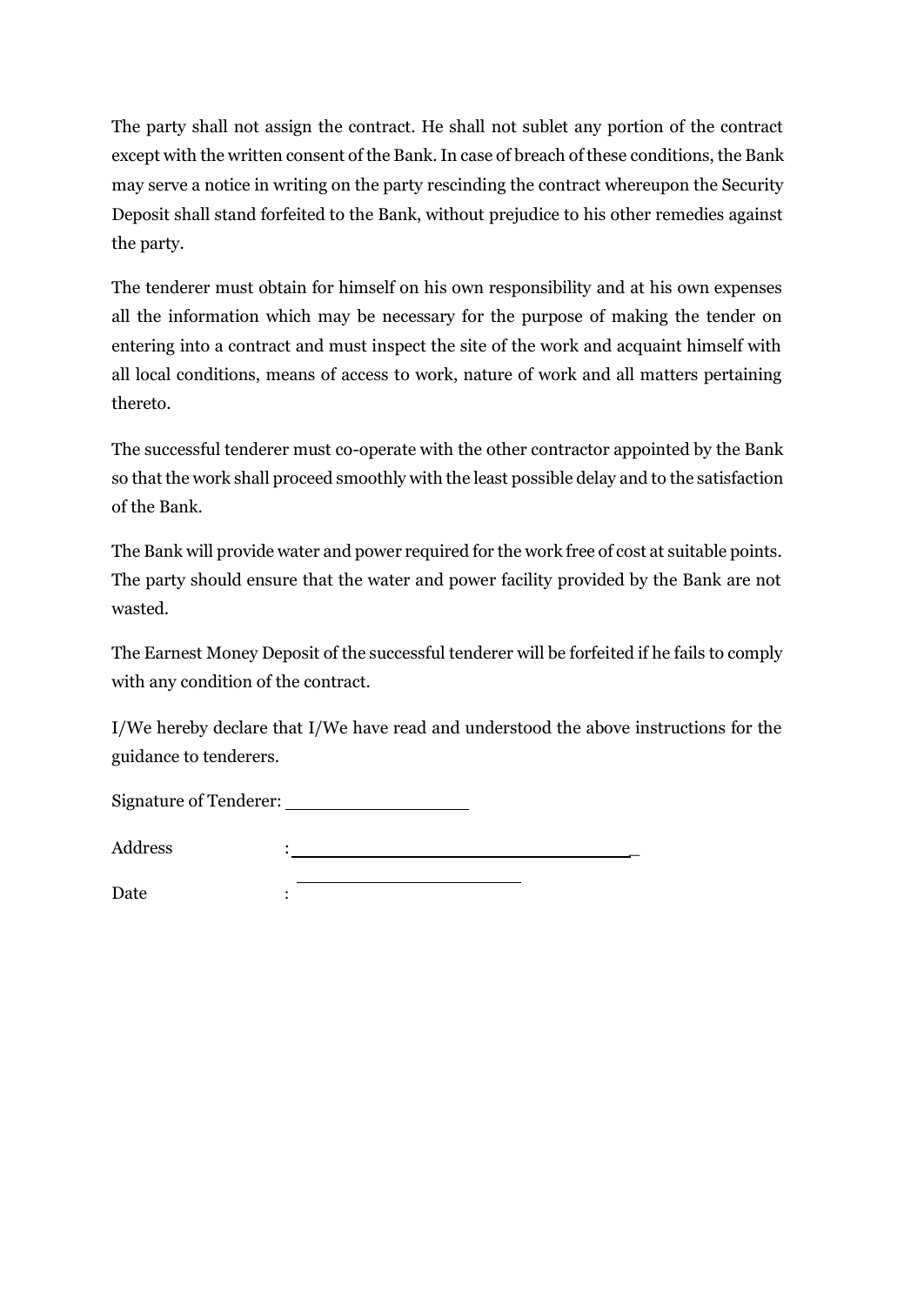#### **ANNEXURE-IV**

#### **Covenants made by the party**

1. The party shall conform to the provision of any Act of the Legislature relating to the works, and to the Regulation and Bye - Laws of any authority.

2. The party shall bring to the attention of the Bank all notices required by the said Acts, Regulations or Bye-laws to be given to any Authority and pay to such Authority, or to any Public Office all fees that may be properly chargeable in respect of the works, and lodged the receipts with the National Bank.

3. The party shall on request of the Bank immediately dismiss from the works any person employed thereon by him who may, in the opinion of the Bank, be incompetent or misconduct's himself, and such person shall not be again employed on the work without the permission of the Bank.

4. The whole of the works included in the Contract shall be executed by the party and the party shall not directly or indirectly transfer, assign or sublet the Contract or any part thereof or interest therein without the written consent of the Bank

5. The party shall be responsible for all injury to persons, and for all structural and decorative damage to property which may arise from the operation or neglect of party or their staff or damages arising from carelessness, accident or any other cause whatsoever in any way connected with carrying out of the party. The party shall indemnify the Bank and hold it harmless in respect of all and any such injury or damages to persons or property as aforesaid and also in respect of any claim made in respect of injury or damages under Acts of Government or otherwise and also in respect of any Award of compensation of damages consequent upon such claims.

6. The Bank shall be at liberty and is hereby empowered to deduct the amount of any damages compensation, costs, charges and expenses arising or accruing from or in respect of any such claim for damages from any or all sums due or to become due to the party.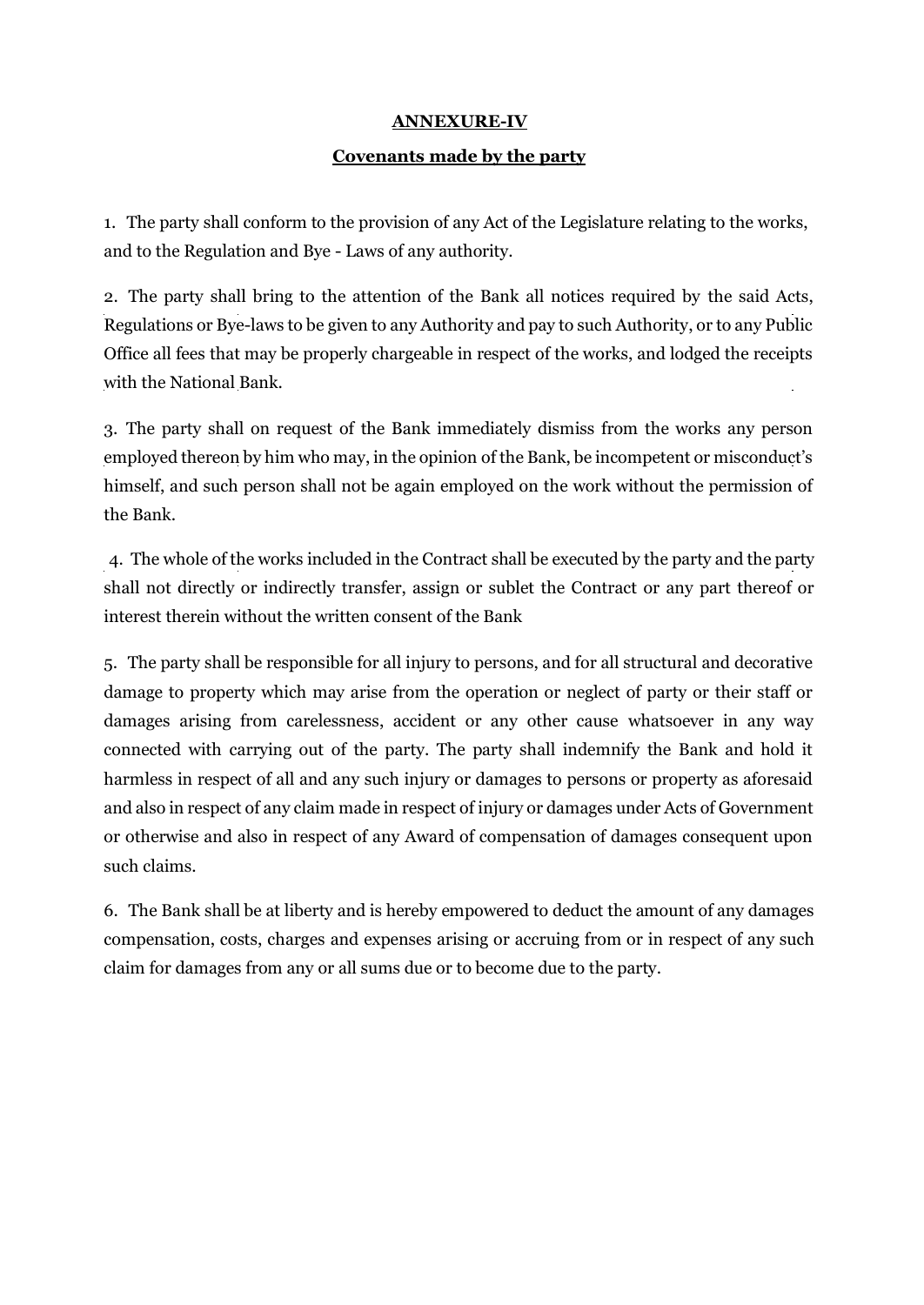#### **ANNEXURE-V Scope of Work**

- 1. Providing the services of trained and experienced cooks/helper well versed in preparation of Tea/Coffee, Lunch and Dinner (veg. and non-veg.). Continuous operation of kitchen including cleaning and maintenance of kitchen equipment and kitchen area provided by Bank.
- 2. Maintaining the accounting of stock register for the inventory items like curtains, linen, towels, cutlery, crockery, utensils, etc.

#### **3. The Contract will be awarded based on the quotation received for supply of Tea / Coffee / Green Tea only.**

4. During abnormal circumstances, when the Office is forced to run on minimum strength (such as Covid induced lockdown), the payment for the concerned month will be made based on the average of the payments made for the preceding three normal months.

#### **5. During the contract period, the contractor shall be responsible for the following:**

- (i) Supply of Tea/Coffee/Green Tea to all the staff members, based on attendance, on all the days when the Office is open. As on now there are 96 staff members, which may vary from time to time. Approximate Tea/Coffee/Green Tea consumed per month are 4424.
- (ii) Supply of Lunch/Snacks to the Staff members on their demand. The rates for the same shall be decided by the Lounge Committee of the Bank in consultation with the Contractor. Approximate meals consumed per month are 900.
- (iii) Supply of Lunch, Snacks and Tea/High Tea/Coffee for meetings/other occasions, if any, conducted in the Office, as when required.
- (iv) Providing lunch and snacks to NABARD, Jaipur employees in the Canteen on all working days as and when required by them. Charges for the same shall be borne by the employee and paid in Cash. Menu for Canteen shall be drawn on mutual consent.
- (v) The Bank will fix the menu of breakfast, lunch and dinner in consultation with the Contractor and Lounge Committee of the Bank.
- (vi) Beverages like soft drinks etc. will be charged on MRP.
- (vii) Regarding lunch, snacks etc. the rates will be decide by Lounge Committee in mutual discussion with the Contractor.
- (viii) Providing special catering services (Lunch/Dinner, Snacks, High Tea etc.) within the premises / campus of NABARD, JAIPUR on special occasions as per the rates agreed upon after mutual discussions.
- (ix) The indicative make of materials to be used is given in Appendix to this Scope of Work.

#### **(x) For purpose of executing the work under this Tender :**

(1) **Premises:** The Contractor will be permitted to use and occupy dining hall, kitchen & store room attached to the kitchen. The Contractor shall ensure proper cleaning, upkeep and maintenance of these areas, at his own cost.

(2) **Gas**: NABARD, JAIPUR shall provide commercial LPG gas connection only and the Contractor shall arrange for regular supply of commercial LPG gas refills at his own cost and pay directly to the gas dealer. The Contractor must ensure prompt and uninterrupted supply of gas by placing order with the dealer sufficiently in advance and arrange for alternative sources when there is any short supply of gas.

(3) **Electrical Fittings and Water:** NABARD, Jaipur shall provide the Contractor kitchen equipment, fans, exhaust fans, refrigerator, water cooler, water & electricity. These electrical fittings and equipment's shall be handled in a proper manner and shall be cleaned regularly by the contractor, at his own cost. The Contractor shall keep the usage of water and electricity restricted to a reasonable level. If it is found that water and electricity are not used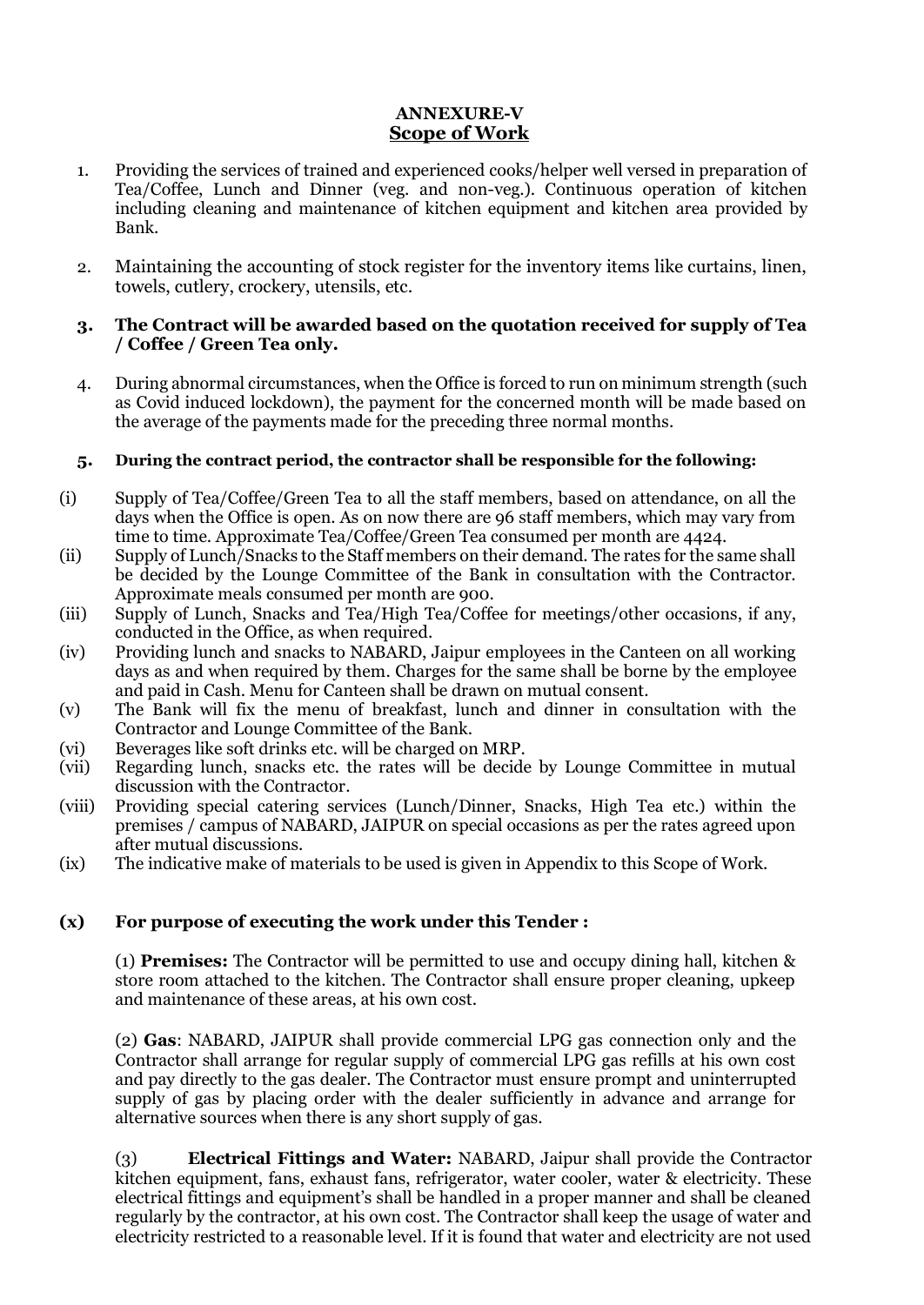properly and involves any wastage, the Bank reserves the right / option to levy penalty on the agency.

(4) **Furniture and Fixtures:** All the furniture, fixtures, equipment and articles as per inventory separately prepared and all other furniture, fixtures, equipment and articles bought or made available by NABARD, JAIPUR in or to the kitchen, dining rooms & Canteen shall be the exclusive property of the NABARD, Jaipur and shall on termination / expiry of this contract be handed over by the Contractor to NABARD, JAIPUR in the same order and condition in which they were at the beginning of the contract, except for reasonable wear and tear.

(5) **Damage to other articles in the premises:** The Contractor shall be responsible for any damage to the Lounge & Canteen under the Contractor's occupation and to the fittings, fixtures, furniture, equipment entrusted to the contractor, when such damage is, in the opinion of NABARD, JAIPUR, caused due to negligence or carelessness or any fault on Contractor's part or that of its Manager or Workmen or Agent and the Contractor shall be liable to pay NABARD, JAIPUR such amount in respect of such damage as may be assessed by the officials of NABARD, JAIPUR.

(6) **Crockery, Cutlery, Cooking utensils etc.**: (i) The Contractor shall be provided with crockery, cutlery, table linen, cooking utensils and other articles that are necessary and required for providing catering services, as detailed in an inventory list, copy of which shall be provided to the contractor. The Contractor shall at all times keep and maintain all the articles in a clean, neat, hygienic and tidy order. The Contractor shall maintain inventory of the stock of items given to him / her. An inventory statement giving clearly the break-up of stock, including usable items, items rendered unusable due to normal wear and tear and breakage / missing, if any, shall be submitted to NABARD, JAIPUR by 10th of every month, which shall be checked by the authorized official of NABARD, JAIPUR in comparison with the original inventory list. (ii) Breakage shall be kept to a reasonable level. Annual breakage to the tune of 10% is permissible in case of crockery supplied to the agency. The breakage over and above 10% should be made good by the agency. No breakage is allowed in cutlery. If breakage takes place on account of negligence or mishandling of the equipment, utensils, crockery and cutlery by the staff of the Contractor, the Contractor shall have to bear the entire cost in respect of such breakage. Similarly, the cost of any item missing shall be recovered from the Contractor in full. All the losses will be made good by the agency on quarterly basis.

(7) **Kitchen Equipment**: Adequate care shall be taken to keep the kitchen equipment in good condition. The list of kitchen equipment items will be provided at the time of awarding the contract. The cooking range, oven and other kitchen equipment shall be cleaned on a daily basis and kept clear of any spillage of food and oil, at the Contractor's own cost. Any repairs, if required, shall be brought to the notice of the authorized official of NABARD, JAIPUR immediately. Repairs on account of mishandling / negligence of workmen shall be carried out by the Contractor at his / her own cost.

(8) **Electricity**: Charges for electricity consumed for lights, fans and other electrical appliances shall be borne by NABARD, JAIPUR but proper steps shall be taken by the Contractor to ensure that the fans, lights and other electrical appliances are used with due economy and are switched off when not required or are used only to minimum extent necessary, so as to avoid wasteful consumption of electricity. NABARD, JAIPUR reserves the right / option to levy penalty on the contractor in case of wastage of electricity.

(9) **Water Supply:** Water required for maintaining the Lounge & Canteen shall be supplied by NABARD, Jaipur. The Contractor shall ensure economical consumption of water and shall ensure that there is no wastage of water. Leaking taps shall be brought to the notice of NABARD, JAIPUR well in time to repair the same. In case of water shortage / no supply from the water board, the Contractor shall co-operate with NABARD, JAIPUR for regulated supply by NABARD, JAIPUR. The Contractor shall abide by such restrictions or instructions,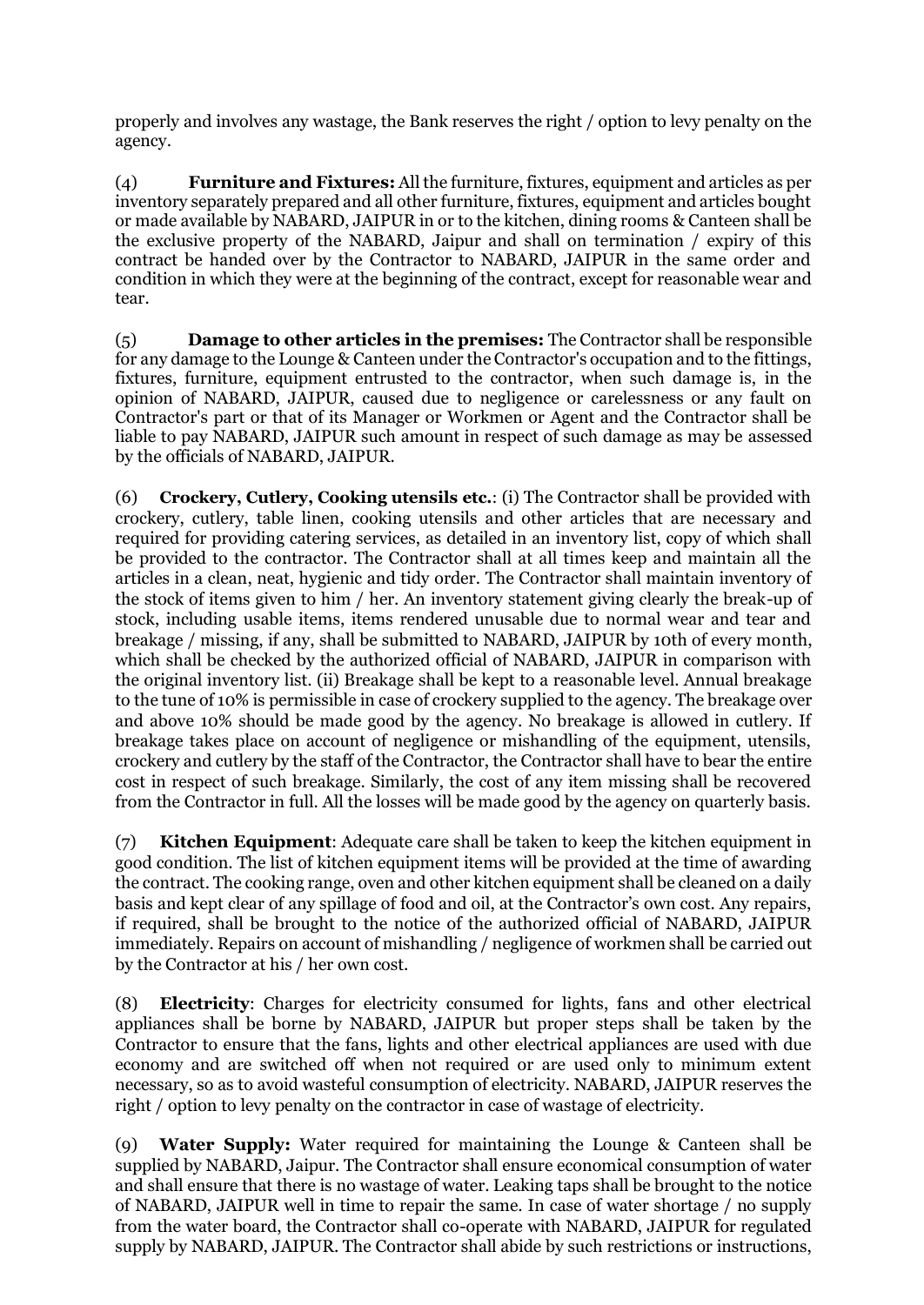as may be imposed or as may be issued by the appropriate Government, Civic authorities and officials of NABARD, JAIPUR or any other person authorized by NABARD, JAIPUR regarding consumption of water. NABARD, JAIPUR reserves the right / option to levy penalty on the contractor in case of wastage of water.

(10) **Maintenance of Dining Halls, Kitchen & Canteen:** The Contractor shall keep the Dining Hall, Kitchens and Canteen as well as the adjoining space around them in a clean and tidy condition and use branded detergent to clean and mop these areas. The dining tables and service tables have to be maintained in a clean and neat manner, free of pests. The Contractor shall not permit the lounge or any portion thereof to be used for residential purposes by any of its employees. It shall be open to any official of NABARD, JAIPUR authorized in this behalf to inspect the Lounge or any portion thereof at any time.

(11) Personal Supervision shall be the Contractor's responsibility to ensure that the obligations under the terms of this agreement are duly performed and observed. A competent and qualified person(s) shall be appointed as Manager. The names of the person(s) should be informed to NABARD, JAIPUR . The Manager(s) should be conversant in English and Hindi.

(12) **Catering Standards (i)** Provisions, vegetables and other food items used should be of good quality and must be of well established brands. Food items and provisions shall be kept stored in closed containers in a hygienic manner. NABARD, JAIPUR's officials will have the authority to inspect such articles of food items and provisions at any time and will have full powers to order discontinuance of use of such articles of food and provisions which are found to be of unsatisfactory / doubtful standards and / or hygiene. **(ii)** High standards shall be maintained at all times with regard to quality, purity and quantity of food stuff. The catering staff shall maintain high standards of cleanliness in preparation and handling of food items (cooked food, cut fruit and salad servings etc.). Workmen handling cooking and cutting of food items shall maintain high level of personal hygiene and cleanliness. **(iii)** The Catering staff shall be courteous while serving the Officers, guests, and staff members. **(iv)** The Contractor shall ensure that the food items supplied are as per the standards prescribed by the Government authorities and if at any time any fine is imposed by the Government authorities, the same shall be borne by the Contractor. NABARD, JAIPUR will not pay any fine or penalty that may arise / or that may be imposed on account of the fault of the Contractor. The Contractor shall be personally and solely responsible for any consequences due to food poisoning, if any. Besides refusal of entire payment for the sessions during which such food poisoning has occurred, NABARD, JAIPUR may initiate further stringent action, as deemed fit. **(v)** Utensils, cups, saucers, flasks, crockery, cutlery etc. shall be scrubbed and cleaned thoroughly with soap water and hot water. Kitchen utensils, cutlery, crockery, glassware, linen etc. used in the Lounge and Canteen shall be very clean and tidy. Any laxity in this regard will attract severe penalties of the amount that shall be determined by NABARD, JAIPUR which shall be binding on the Contractor. **(vi)** The Contractor shall ensure that the catering premises are kept neat and clean. A thorough master cleaning of all equipment's, fixtures, utensils shall be carried out by the Contractor every weekend by removing the grime, grease, stains, oil etc. and wiped well with a clean and dry cloth. **(vii)** Cooking / preparation methods include commonly separating dishes into wet / dry and specific cooking methods, for example boiling, frying, baking, poaching, stewing, braising, grilling etc.

(13) **Provisions, fruits, vegetables etc.: (i)** The Contractor shall be solely and wholly responsible for the procurement of all food articles and provisions at his own cost. The Contractor shall bear complete financial responsibility for all purchases and financial commitments he may enter into for fulfilling the contract. **(ii)** It shall be the responsibility of the Contractor to store the materials purchased by him in a neat, tidy and hygienic manner in the space provided by NABARD, Jaipur. Security of such material shall be the sole responsibility of the Contractor. **(iii)** Quality of food and provisions used shall be of good standard as specified elsewhere in this Tender. The Bank shall have the authority to inspect such articles of food and provisions and shall have full powers to order discontinuance of use of such articles of food and provisions which are found to be not meeting the standards set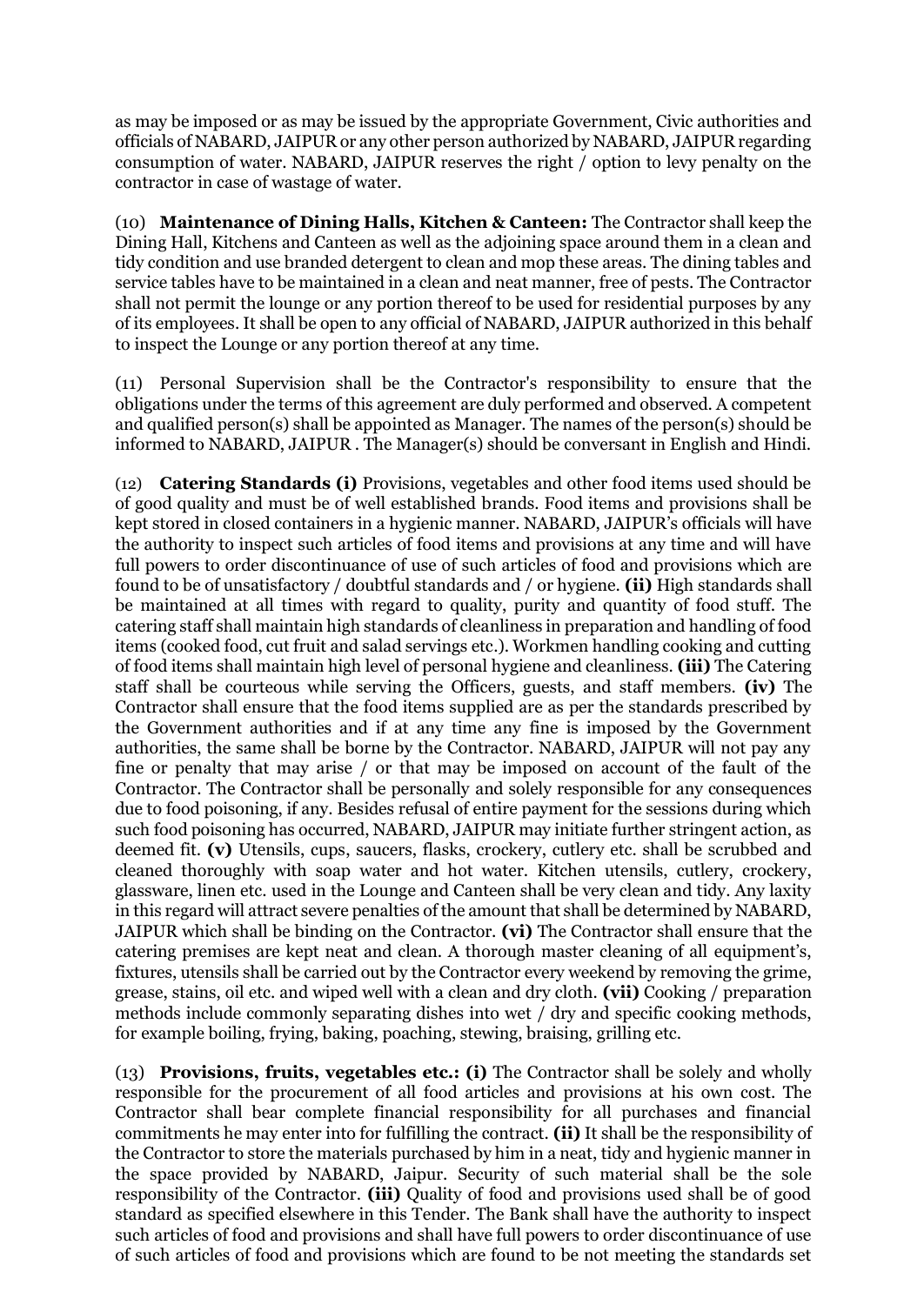out in the contract and / or on grounds of hygiene. **(iv)** Suitable refrigerator shall be provided by NABARD, JAIPUR for storing perishables. It shall be the responsibility of the Contractor to store the materials in an appropriate and hygienic manner. **(v)** There shall be no rechauffing of food i.e. leftover food of one meal shall not be served at the next meal. **(vi)** Reuse of used oil is strictly prohibited. Oil, once used shall not be used again.

(14) **Complaints and improvements:** The Contractor shall carry out such improvements as may be necessary for ensuring satisfactory service and shall take due notice of complaints made by the Officers, guest, staff either directly to him / her or through the feedback report.

(15) **Utensils for cooking non-vegetarian food:** The Contractor shall ensure that the cooking/cutting areas and cooking vessels and other utensils used for preparing nonvegetarian dishes are not used for cooking and serving vegetarian food. A separate cooking arrangement and use of separate utensils etc. shall be ensured for Vegetarian and Non Vegetarian dishes.

**(16) Service Timings (i)** The timings for serving the Officers / Staff shall be as under:

#### **Tea/Coffee/Green Tea service**

**Morning** : 10.00 to 11.00 Hrs. (to be served at their desks) **Afternoon** : 15.00 to 16.00 Hrs (to be served at their desks)

**Lunch** : 1300.00 Hrs to 1400 Hrs

**(ii)** The above timings could be generally observed. However, there could be exceptional circumstances warranting catering service before or beyond the above timing to which the Contractor shall oblige.

**(iii)** The Contractor shall supply and serve wholesome and hygienic meals and snack in accordance with the indicative menu as stated in Annexure-A and Annexure-B and at the rates as agreed in the contract.

(17) Preparation of the Menu for each day's breakfast, lunch, evening snacks and dinner shall be drawn up by the Manager every week in advance, as per Annexure-, in consultation with the authorized official designated by the Bank, with due regard to the seasonal requirements, needs and varying tastes of the participants coming to NABARD, JAIPUR from different parts of the country. This menu will be displayed outside lounge/mess each day. Signed menu shall be enclosed with the bills at the time of submitting the same for payment.

(18) **Miscellaneous (i)** Food shall be cooked only in the kitchen of the Lounge. Contractor shall not bring or serve any food prepared or cooked outside, except when instructed by the Bank. No outsider shall be permitted inside the Lounge / canteen. Food shall not be served to any outsider, either on payment or free of cost, except as asked by NABARD, JAIPUR. **(ii)** The Contractor shall not carry away any material / item out of the NABARD premises.

(19) **Signing of Contract Agreement (i)** General instructions to the Bidders and special conditions hereinbefore referred to shall be the basis of the final contract to be entered into with the successful Bidder. **(ii)** The Tender submitted on behalf of a firm shall be signed by all the partners of the firm or a partner who has the necessary authority on behalf of the firm to enter into the proposed contract. The Tender shall otherwise be rejected. **(iii)** On receipt of intimation from NABARD, JAIPUR regarding acceptance of the Tender, the successful tenderer shall be bound to implement the Contract within fourteen (14) days thereof. The successful tenderer shall sign an agreement in accordance with the extant provisions. Notwithstanding the signing of the agreement, the written acceptance by the NABARD, Jaipur of a tender in itself shall not constitute a binding agreement between the NABARD, RRO, Jaipur and the person so bidding, whether such contract is or is not subsequently executed. **(iv)** The Contractor shall not assign the contract in whole or part to anyone. However, with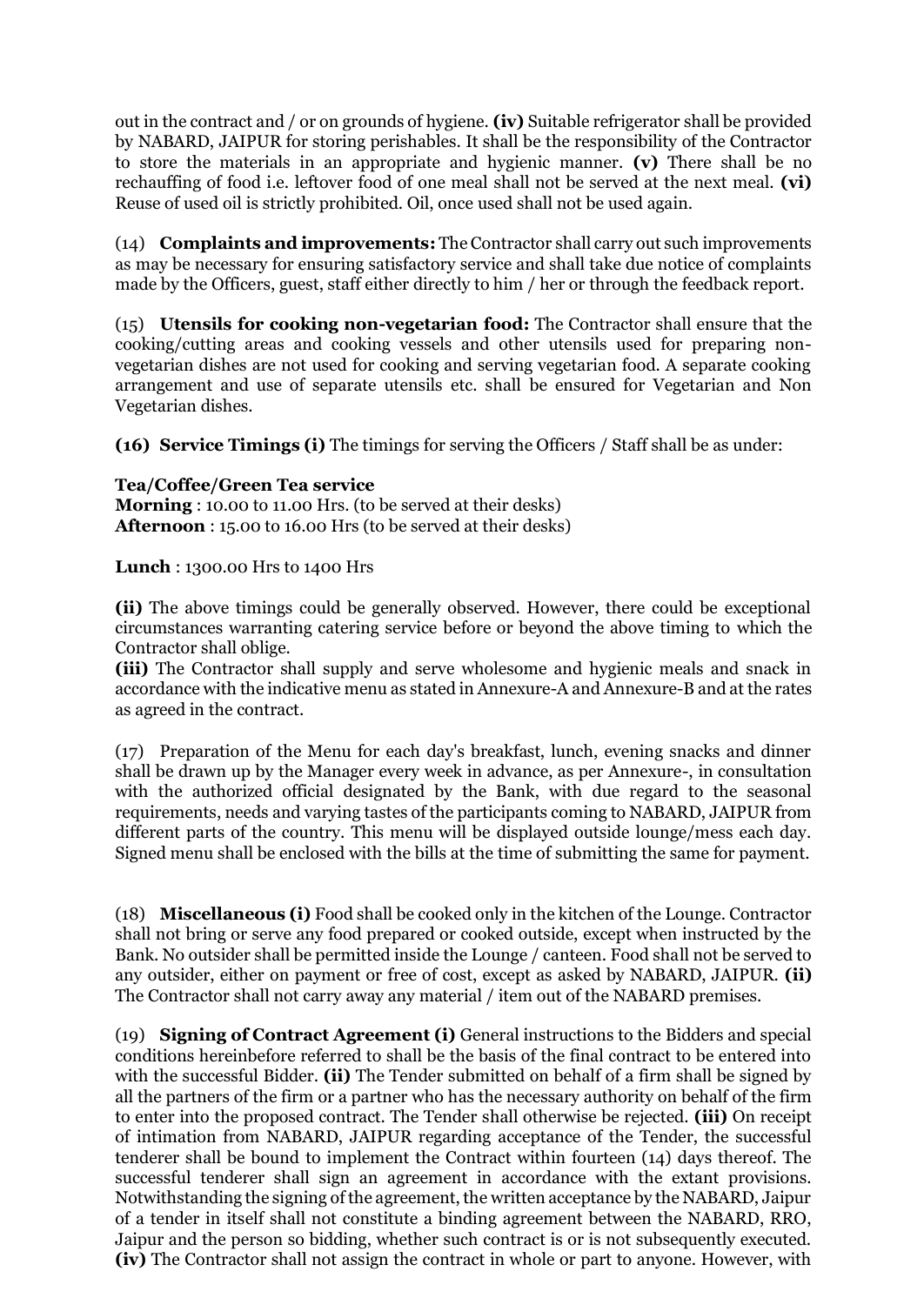the prior express written consent of the bank, such portion of the contract for which consent has been given may be assigned. In case of breach of these conditions, NABARD may serve a notice in writing on the Contractor rescinding the contract whereupon the security deposit shall stand forfeited to the College, without prejudice to remedies against the Contractor.

\*\*\*\*\*\*\*\*\*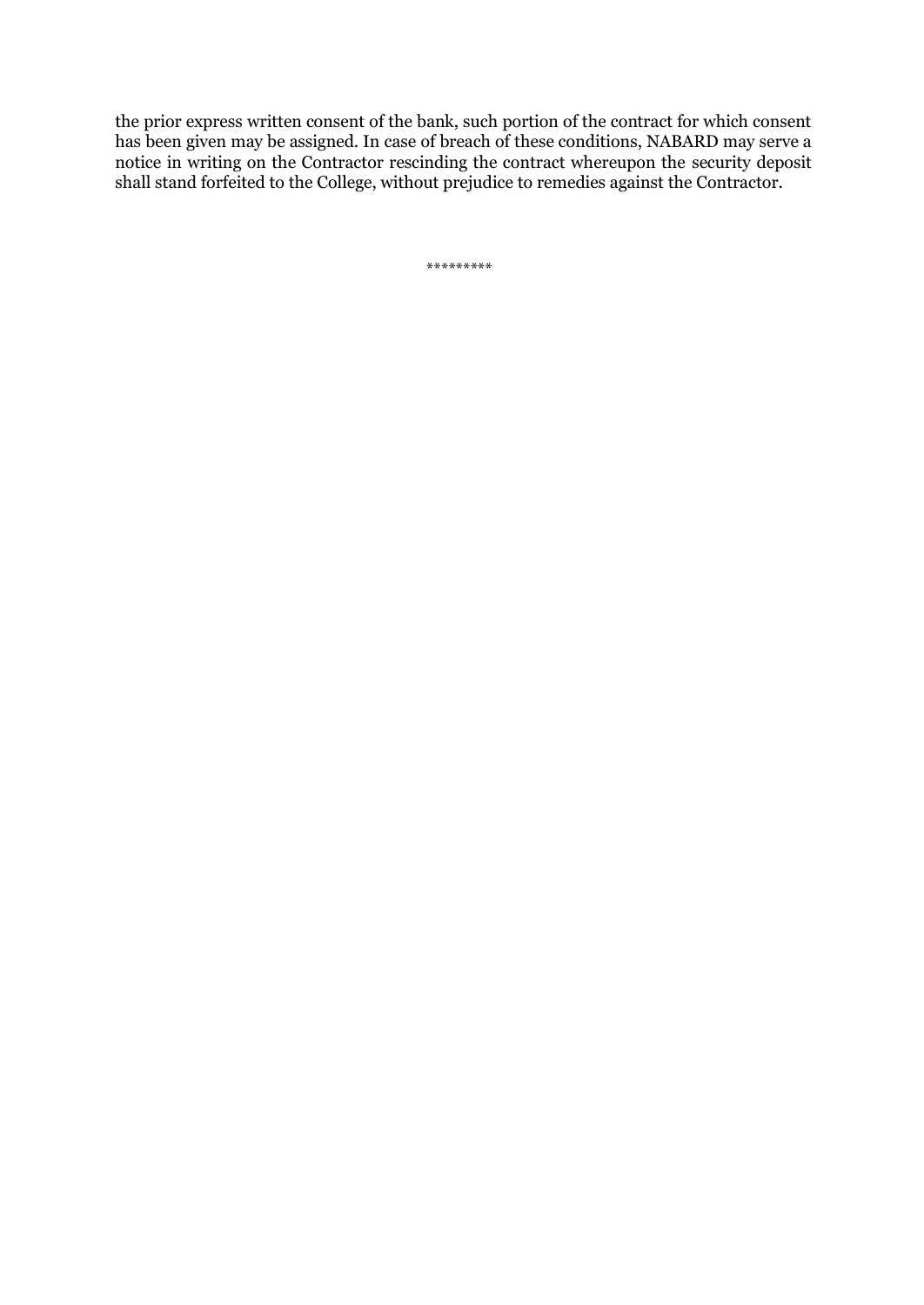## **Appendix to Scope of Work Indicative List of Material for Catering Services**

| Sr.<br>No.     | <b>Items</b>                     | Make/Standard                                                                    |  |
|----------------|----------------------------------|----------------------------------------------------------------------------------|--|
| $\mathbf{1}$   | Tea / Green Tea                  | Tata/Tetley/Lipton/Tajmahal/<br>Organic India/Tatva or<br>similar category brand |  |
| $\overline{2}$ | Coffee                           | Nescafe/Bru/Tata/Davidoff<br>or similar category brand                           |  |
| 3              | Sugar (both loose & sugar cubes) | Shuddh/Dhampure/Mawana<br>or similar category brand                              |  |
| 4              | Milk & Milk products             | Amul/Saras/Mother Dairy etc.                                                     |  |
| 5              | <b>Mineral Water</b>             | Kinley/Bisleri/Aquafina etc.                                                     |  |
| 7              | Spices & Condiments              | MDH/Everest/Catch<br>or similar category brand                                   |  |
| 8              | Fruits & Vegetables              | Freshly Sourced daily from<br>local mandi                                        |  |
| 9              | Atta/Maida/Suji/Besan etc.       | Fortune/Pilsbury/Aashirvad/<br>Shakti Bhog/Laxmi Bhog                            |  |
| 10             | Oil (Mustard or refined)         | Fortune/P-mark/Saffola/<br>Ruchi or similar category<br>brand                    |  |
| 11             | Ghee                             | Amul/Milkfood/Mahan<br>/Patanjali or similar<br>category brand                   |  |
| 12             | Any other food or related items  | As specified by the bank                                                         |  |

**\*\*\*\*\*\*\*\*\***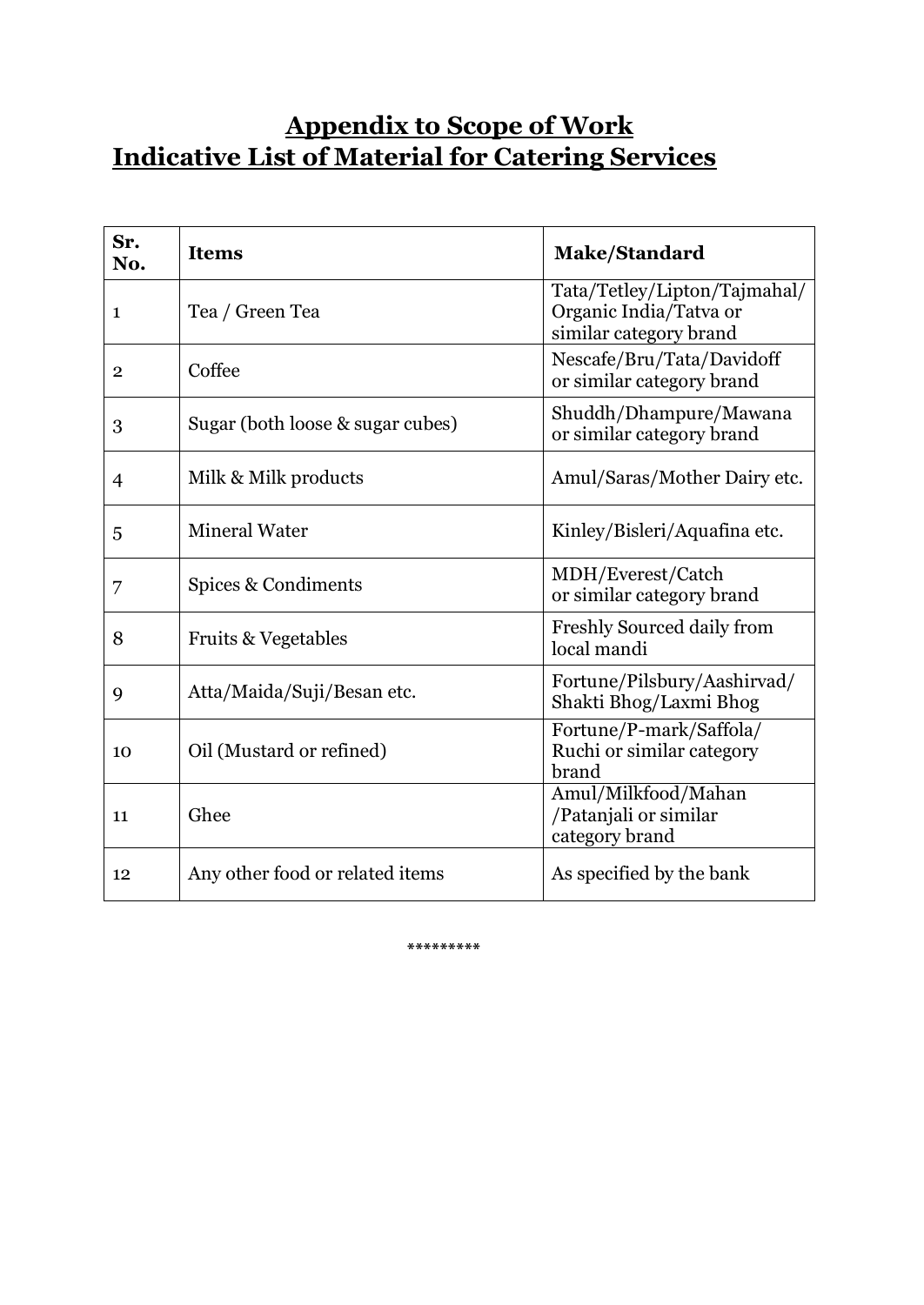#### **The Agreement which would be entered by the successful tenderer with the National Bank is prescribed as follows:-**

#### **ARTICLE OF AGREEMENT**

This agreement made at Jaipur this day of 2022 (in words) between the National Bank for Agriculture and Rural Development a body corporate incorporated under the National Bank for Agriculture and Rural Development Act, 1981 with its head office at Bandra Kurla Complex, Bandra East, Mumbai 400051 having its Regional Office at 03, Nehru Place, Tonk Road, Jaipur -302015, herein after referred to as " NABARD' (which expression shall unless repugnant to the context or meaning thereof be deemed to include its successor and assignees) of the ONE PART and (this will undergo change when the party is partnership firm or Company) Shri son of aged presently residing at and carrying on similar work under the name and style of M/s and having their place of business at hereinafter referred to as 'the party'

(which expression shall unless repugnant to the context or meaning be deemed to include the legal heirs, legal representatives, administrators and executors ) of the OTHER PART.

WHEREAS the National Bank is desirous of outsourcing the work of **ANNUAL RATE CONTRACT FOR catering services at Officers Lounge / Canteen located at NABARD Rajasthan Regional Office, 03, Nehru Place, Tonk Road, Jaipur -302015**  (hereinafter referred to as the said premises).

AND WHEREAS the party has offered to undertake the work as per the scope of work and details indicated in the special instructions.

NOW, THIS AGREEMENT WITNESS THAT IT IS MUTUALLY AGREED BY AND BETWEEN THE PARTIES:-

NABARD hereby awards the work of **ANNUAL RATE CONTRACT catering services at Officers Lounge / Canteen located at NABARD Rajasthan Regional Office, 03, Nehru Place, Tonk Road, Jaipur -302015** from **01.04.2022 to 31.03.2025**. If the work rendered by the party is satisfactory then the bank may at its own discretion extend the contract for a period of one year or more on the same terms and conditions.

#### **1 .Rates**

1.1 The contract will be for a period of three (03) years (w.e.f. 01 April 2022 to 31 March 2025). However, the contract shall be reviewed after the end of first three months and based on the satisfactory performance during this period, the contract shall be continued for the complete year at the same rate and Terms and Conditions. Thereafter, at the end of every year the performance of the vendor shall be reviewed and the contract shall be renewed each year only after satisfactory performance of the vendor. Any decision taken by NABARD, Jaipur in this regard shall be final, conclusive and binding on the Contractor.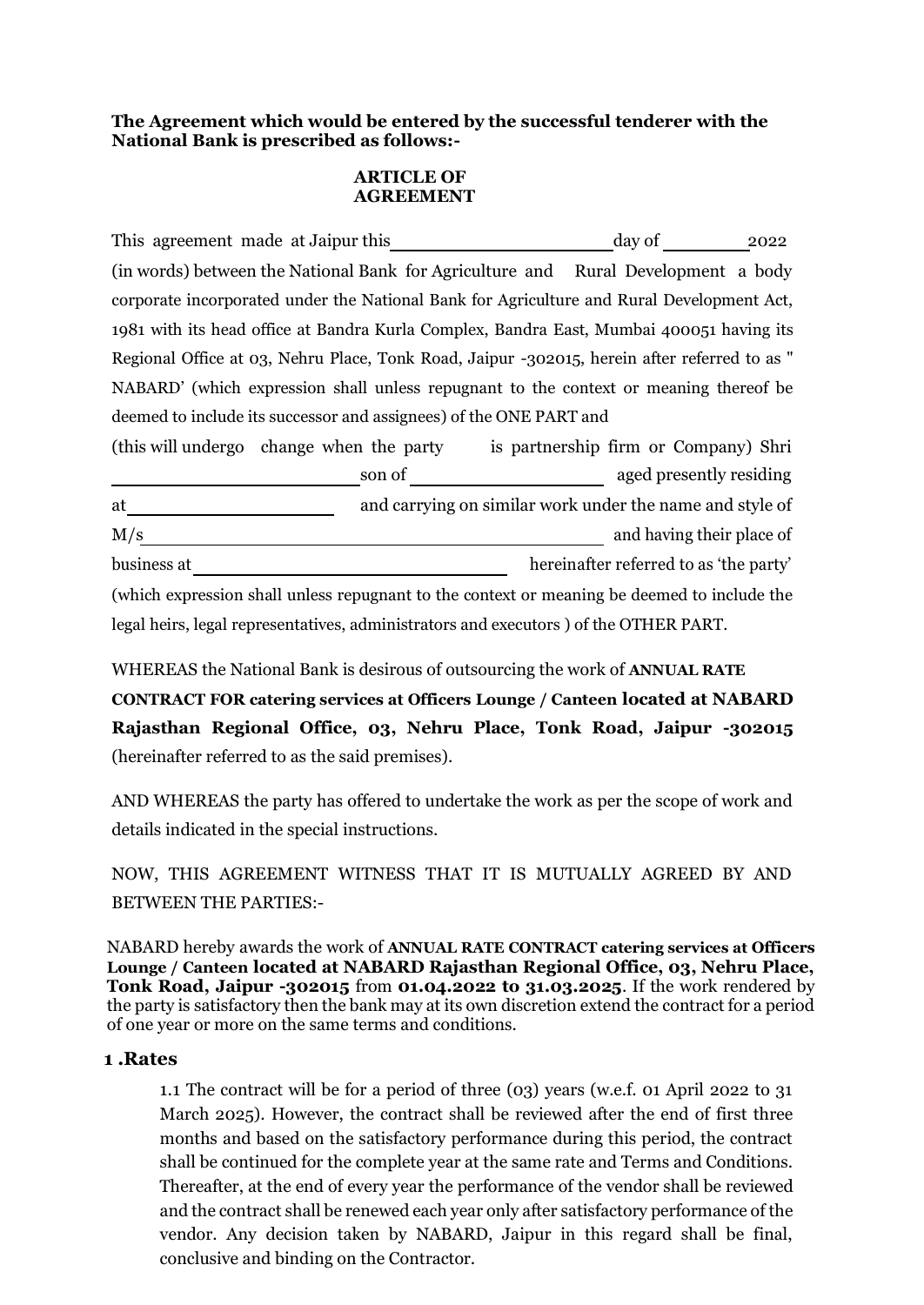- 1.2 There will not be any upward revision in the rates during the contract period. NABARD will provide water and electricity for running of the catering services. **Bills shall be paid monthly on electronic basis**.
- 2 Venue :

The Catering service shall be provided normally in the Officers' Lounge and in the Staff Canteen at 4th<sup>t</sup> floor of the Office building at **03, Nehru Place, Tonk Road, Jaipur** -**302015** or at any other place as approved by NABARD within Bank's premises. The building has been provided with pantry and dining halls.

#### **3 Notice for Termination of Contract :**

The contract can be terminated by the Vendor / Service Provider by giving three months' notice while NABARD can terminate the contract by giving one months' notice

5. The compensation shall be payable to the party by NABARD within 02 weeks from the date of receipt of the bill for the month for which services have been rendered to the satisfaction of the Bank.

6. (a) The party shall comply with the municipal and other laws, obtain license, permission as required under the contract labour laws and cover all the employees under his charge with all statutory requirements like minimum wages, PF, ESIC, Bonus etc. The party shall indemnify and keep indemnified the Bank against any lapse on the party's part in complying with these conditions or any other statutory requirements.

(b) The quality of maintenance work shall be of good standard subject to the satisfaction of the Chief General Manager of the Bank

(c) The party shall keep, at a conspicuous place in the said premises a complaint/ suggestion register in which complaints and suggestions, if any, could be recorded by the concerned and the complaint/suggestion register shall be open to inspection by the Chief General Manager or any other officers of the Bank so deputed by him. The party shall put up the complaint register once in a week on Monday morning and if Monday were to be a public holiday or by any other reasons the National Bank remain closed on any Monday the same shall be submitted on the next working day immediately following that day.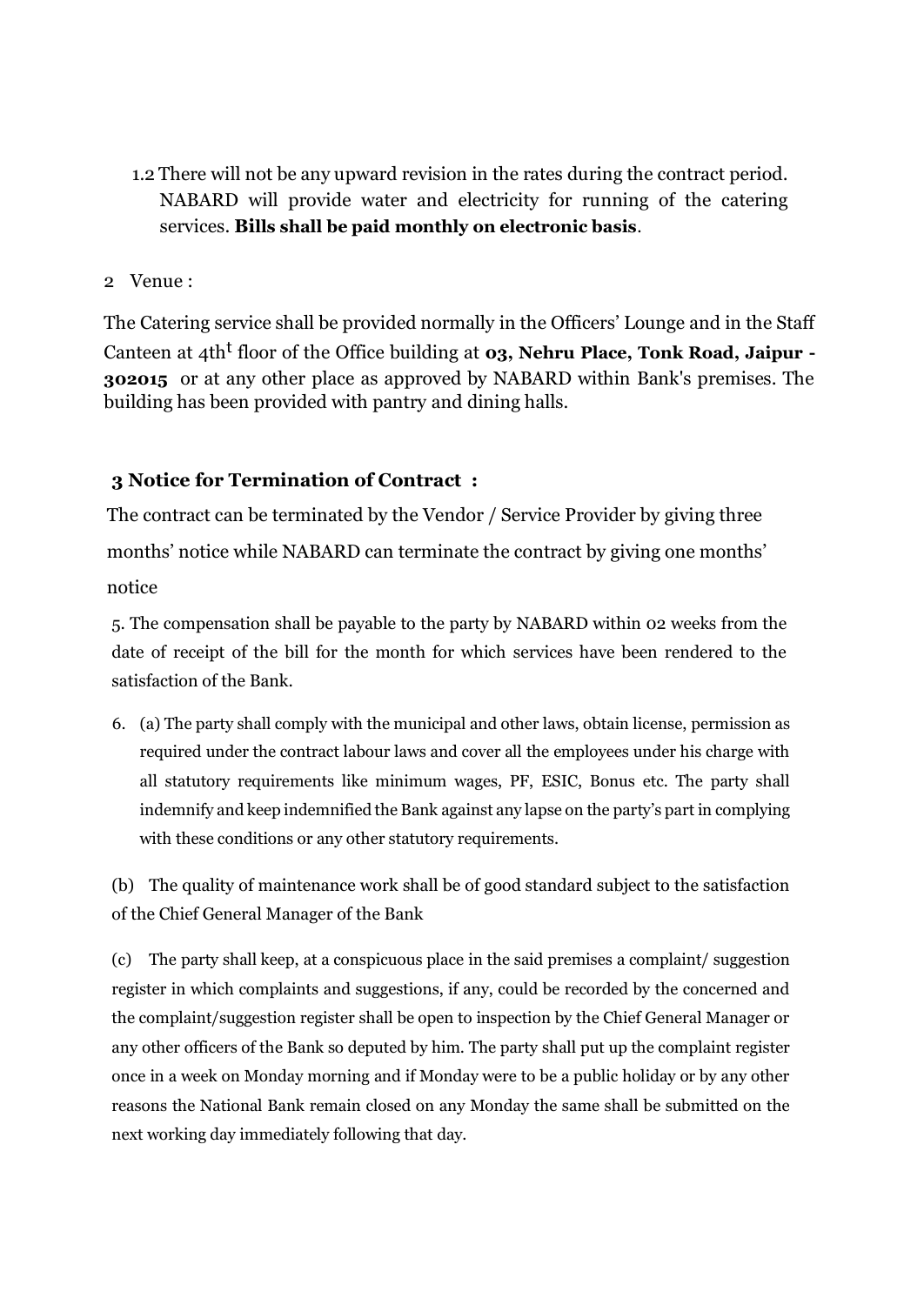The Chief General Manager will take such action in respect of each complaint or suggestions as the case may be and the party shall be obliged to take remedial / rectification measures as instructed by the Chief General Manager.

(d) The party shall ensure that no loss or damage is caused by an act or default on his part or his employees and agents to the Bank`s furniture, fixture and fittings and other articles.

(e) This agreement shall stand automatically terminated in the event of insolvency, death or mental disorder of the party.

**(f) If the Chief General Manager so considers that situation so warrants then he shall be entitled to terminate this agreement without giving any prior notice and also without assigning any reason in writing and the party shall not be entitled to any compensation in the event of such termination. However, in normal course the agreement can be terminated by the party by giving three months' notice and by the**

**Bank by giving one month`s notice.**

(g) On the expiry or earlier termination of this agreement the party shall remove himself and his employees/servants and agents from the premises and all articles belonging to him, or to his employees or agent.

(h) If any dispute arises on any matter concerning this agreement, then the decision of NABARD shall be final and binding in respect of such dispute.

(i) The reference to the Chief General Manager in this agreement and the schedules hereto annexed shall mean the Chief General Manager holding charge of 03, Nehru Place, Tonk Road, Jaipur -302015 and shall include, in respect of any powers exercisable by him or NABARD under this agreement any officers of the Bank designated by him in that behalf from time to time.

(j) This agreement shall be executed in duplicate. The Bank shall retain the original and party the duplicate. Stamp duty on original and duplicate shall be borne by the party.

IN WITNESS WHEREOF the National Bank has set its hands to these presents and a duplicate hereof through its authorized official and the party has set his hands to these presents and the duplicate on the day/month and year first hereinabove written.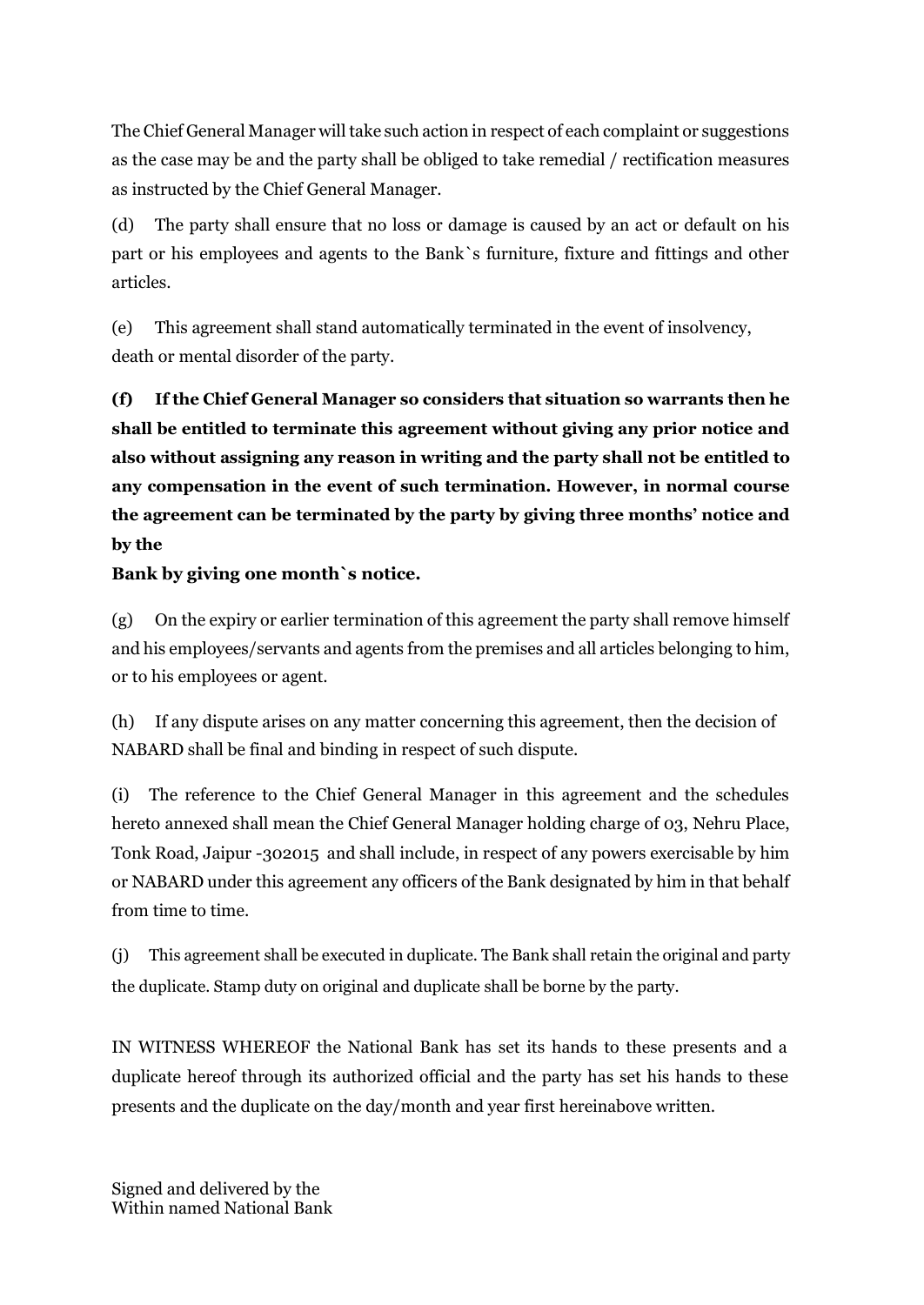By the hand of its authorized official

(Name and Designation)

In the presence of

(i) 

(ii) <u> 1989 - Johann Barbara, martin amerikan basa</u>

Signed and Delivered by Shri In the presence of

(i) <u> 1989 - Johann Barbara, martin amerikan per</u> (ii)<u> 1989 - Johann Barbara, martxa a</u>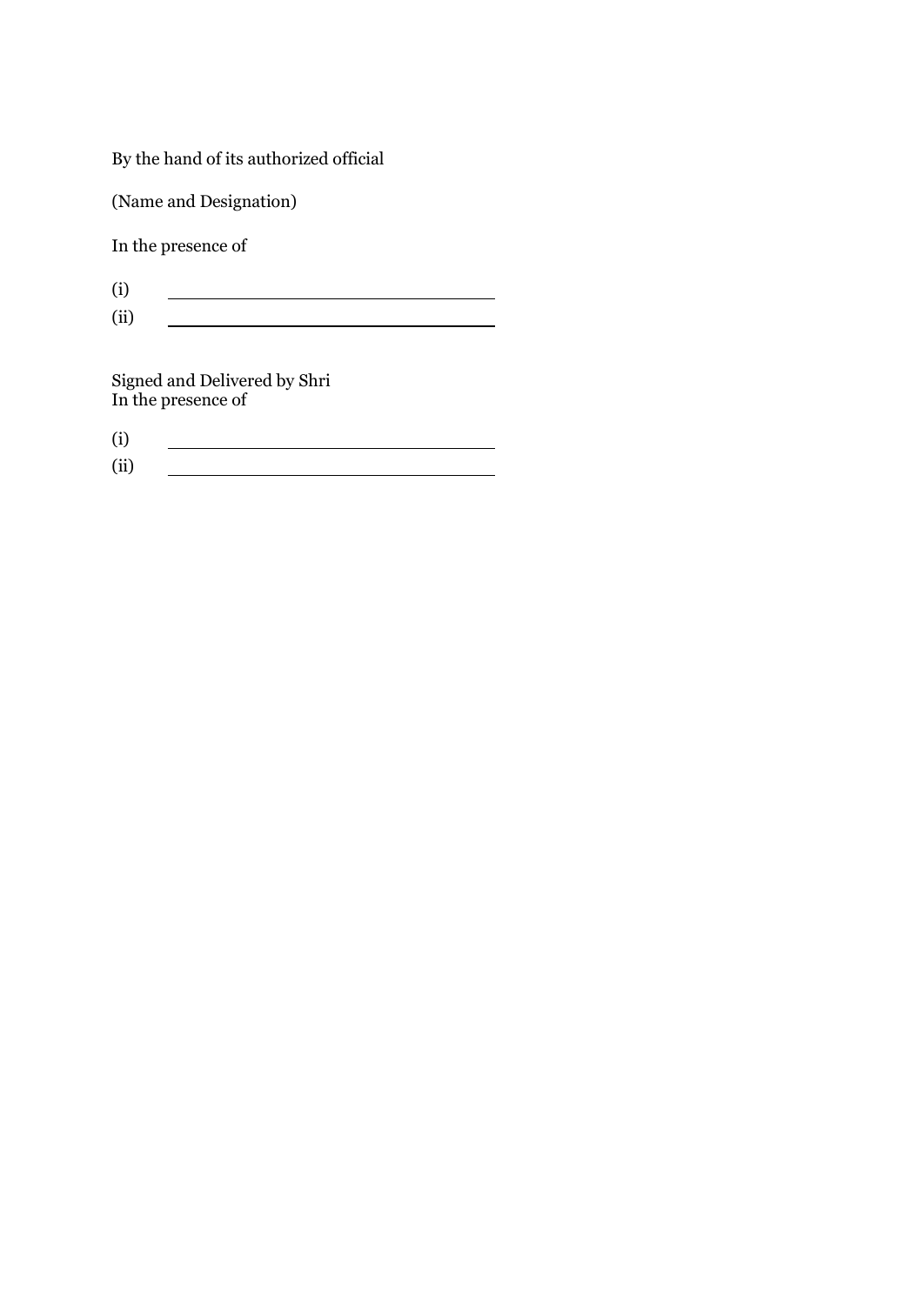#### **Schedule "A"**

#### **Terms & Conditions**

1. In the said conditions hereinbefore mentioned, the officer in charge of NABARD Rajasthan Regional Office i.e. the Chief General Manager shall act on behalf of the Bank.

2. The said Conditions and appendix thereto shall be read and construed as forming part of this agreement, and the parties hereto shall respectively abide by, submit themselves to the said Conditions and perform the agreements on their part respectively contained in the said Conditions.

3. The agreement and documents mentioned herein shall form the basis of this Contract.

4. This Contract is for Annual Rate Contract for Lounge / Canteen **located at**

## **NABARD Rajasthan Regional Office, 03, Nehru Place, Tonk Road, Jaipur - 302015.**

5. The party shall make good any damages to the property, during and after the completion of the Contract.

6. All payments by the Bank under this contract will be made only at Jaipur and by electronic mode.

7. All disputes arising out of or in any way connected with this Agreement shall be deemed to have arisen at Jaipur and Courts in Jaipur only shall have jurisdiction to determine the same.

8. That the several parts of this contract have been read by the party and fully understood by him.

#### **Note**

The Service Tax, TDS and other Govt. Taxes and duties will be deducted as per applicable rules.

In the event of any difference or dispute in connection with the agreement over the right of obligations of the parties, the matter shall be settled by arbitration in accordance with Indian Arbitration Act 1940, and any statutory modifications or re-enactment thereof to the act in jurisdiction of Jaipur court.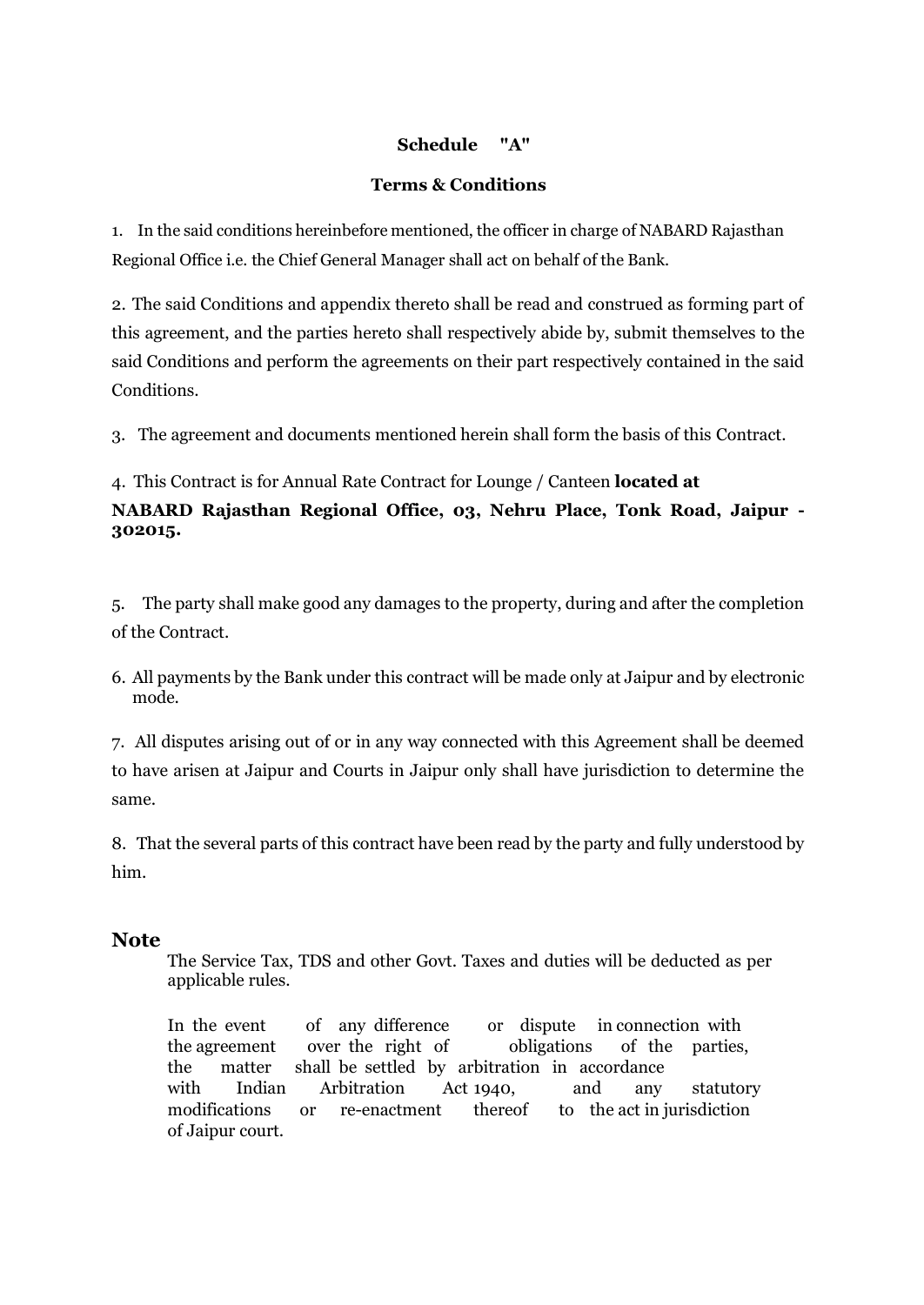$\mathcal{L}^{\mathcal{L}}(\mathcal{L}^{\mathcal{L}}(\mathcal{L}^{\mathcal{L}}(\mathcal{L}^{\mathcal{L}}(\mathcal{L}^{\mathcal{L}}(\mathcal{L}^{\mathcal{L}}(\mathcal{L}^{\mathcal{L}}(\mathcal{L}^{\mathcal{L}}(\mathcal{L}^{\mathcal{L}}(\mathcal{L}^{\mathcal{L}}(\mathcal{L}^{\mathcal{L}}(\mathcal{L}^{\mathcal{L}}(\mathcal{L}^{\mathcal{L}}(\mathcal{L}^{\mathcal{L}}(\mathcal{L}^{\mathcal{L}}(\mathcal{L}^{\mathcal{L}}(\mathcal{L}^{\mathcal{L$  $\mathcal{L}^{\text{max}}_{\text{max}}$  and  $\mathcal{L}^{\text{max}}_{\text{max}}$